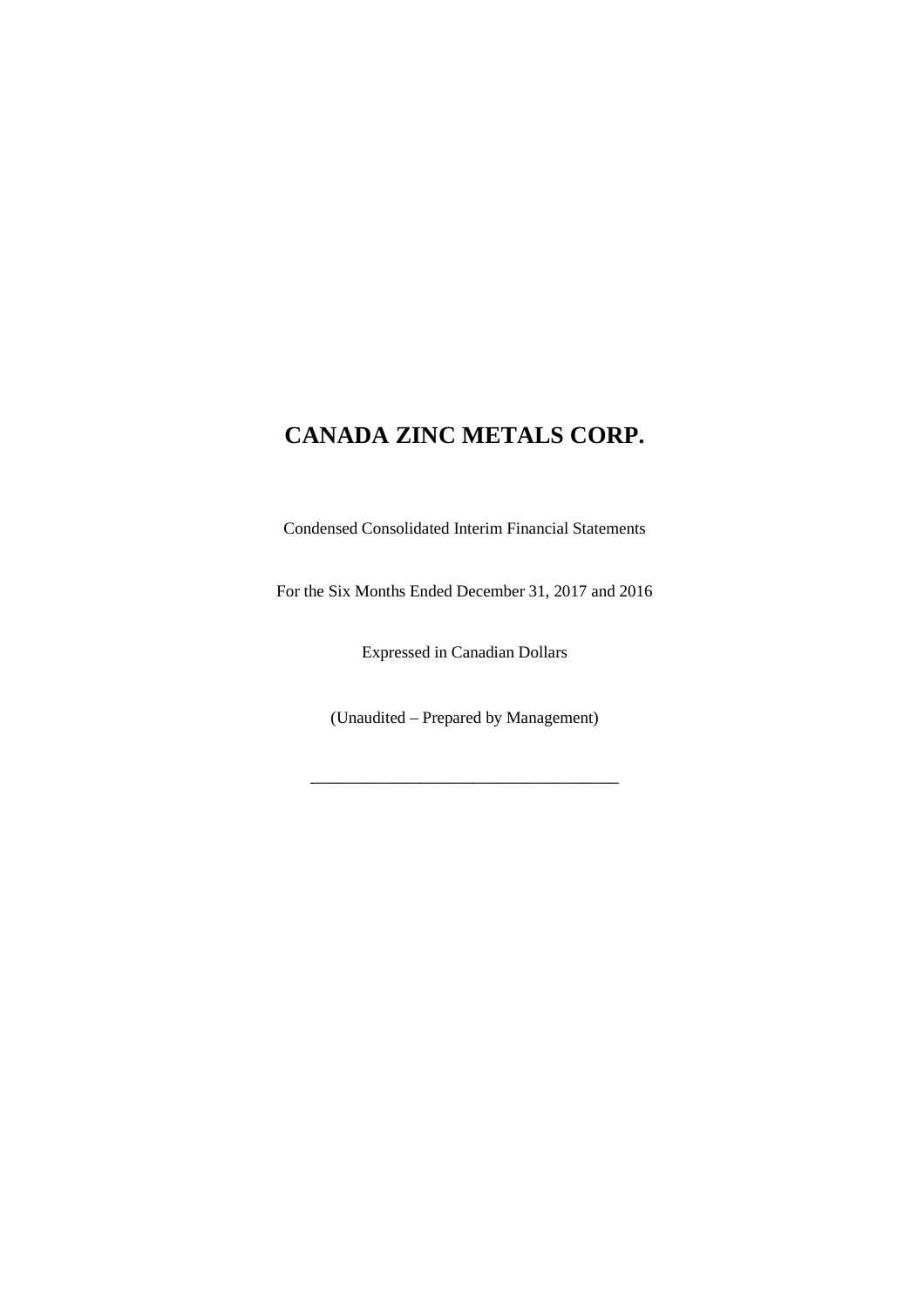| Index                                                                          | Page   |
|--------------------------------------------------------------------------------|--------|
|                                                                                |        |
|                                                                                |        |
|                                                                                |        |
|                                                                                |        |
|                                                                                |        |
| Notice of No Auditor Review                                                    | 3      |
|                                                                                |        |
| <b>Consolidated Interim Financial Statements</b>                               |        |
| Condensed Consolidated Interim Statements of Financial Position                | 4      |
| Condensed Consolidated Interim Statement of Changes in Equity                  | 5      |
| Condensed Consolidated Interim Statements of Operations and Comprehensive Loss | 6      |
| Condensed Consolidated Interim Statements of Cash Flows                        | 7      |
| Notes to Condensed Consolidated Interim Financial Statements                   | $8-22$ |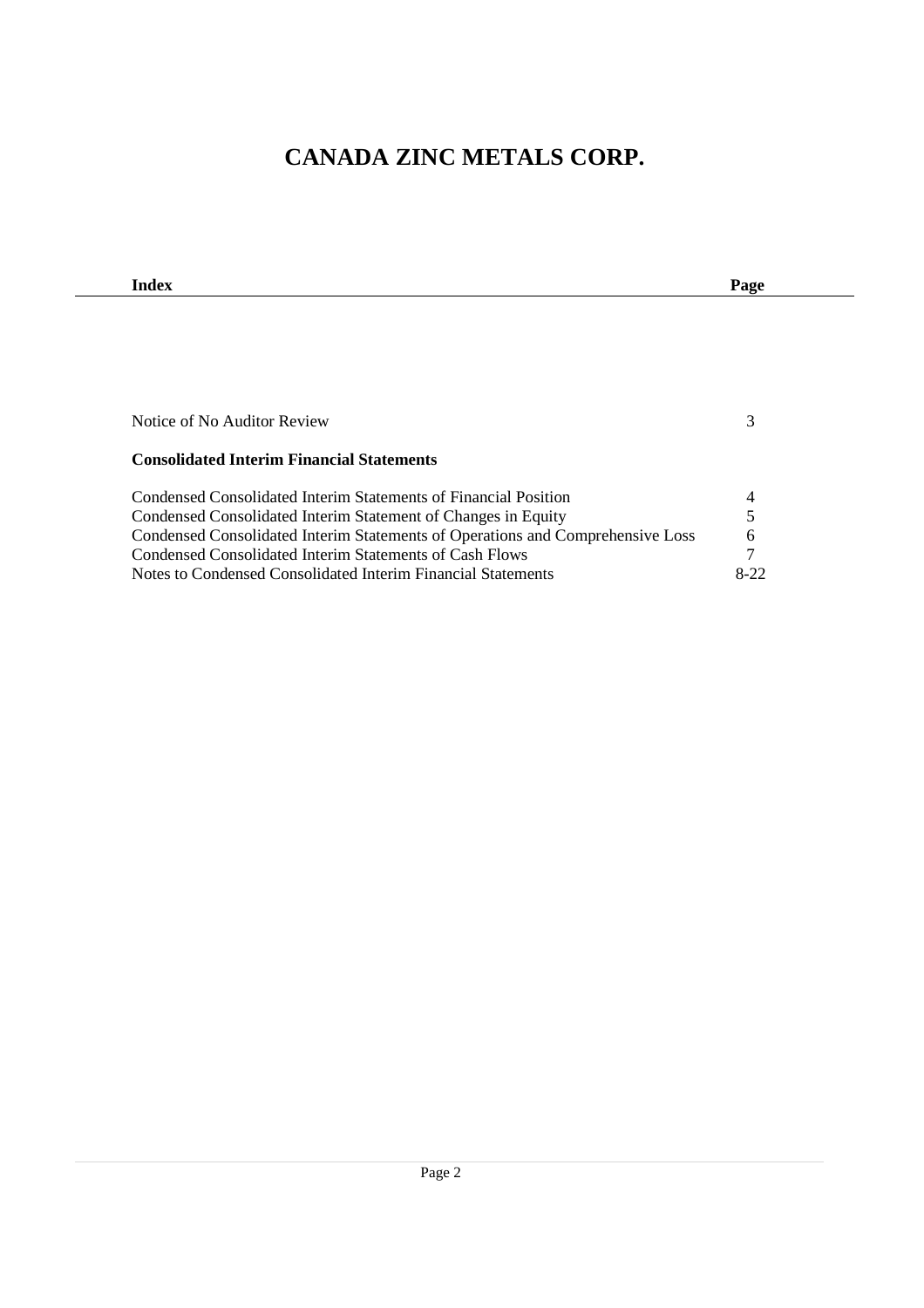## **NOTICE TO READER**

Under National Instrument 51-102, Part 4, subsection 4.3(3)(a), if an auditor has not performed a review of the condensed consolidated interim financial statements, they must be accompanied by a notice indicating that the financial statements have not been reviewed by an auditor.

The accompanying unaudited condensed consolidated interim financial statements of the Company have been prepared by management and approved by the Audit Committee and Board of Directors of the Company.

The Company's independent auditors have not performed a review of these condensed consolidated interim financial statements in accordance with the standards established by the Canadian Institute of Chartered Accountants for a review of interim financial statements by an entity's auditors.

February 27, 2018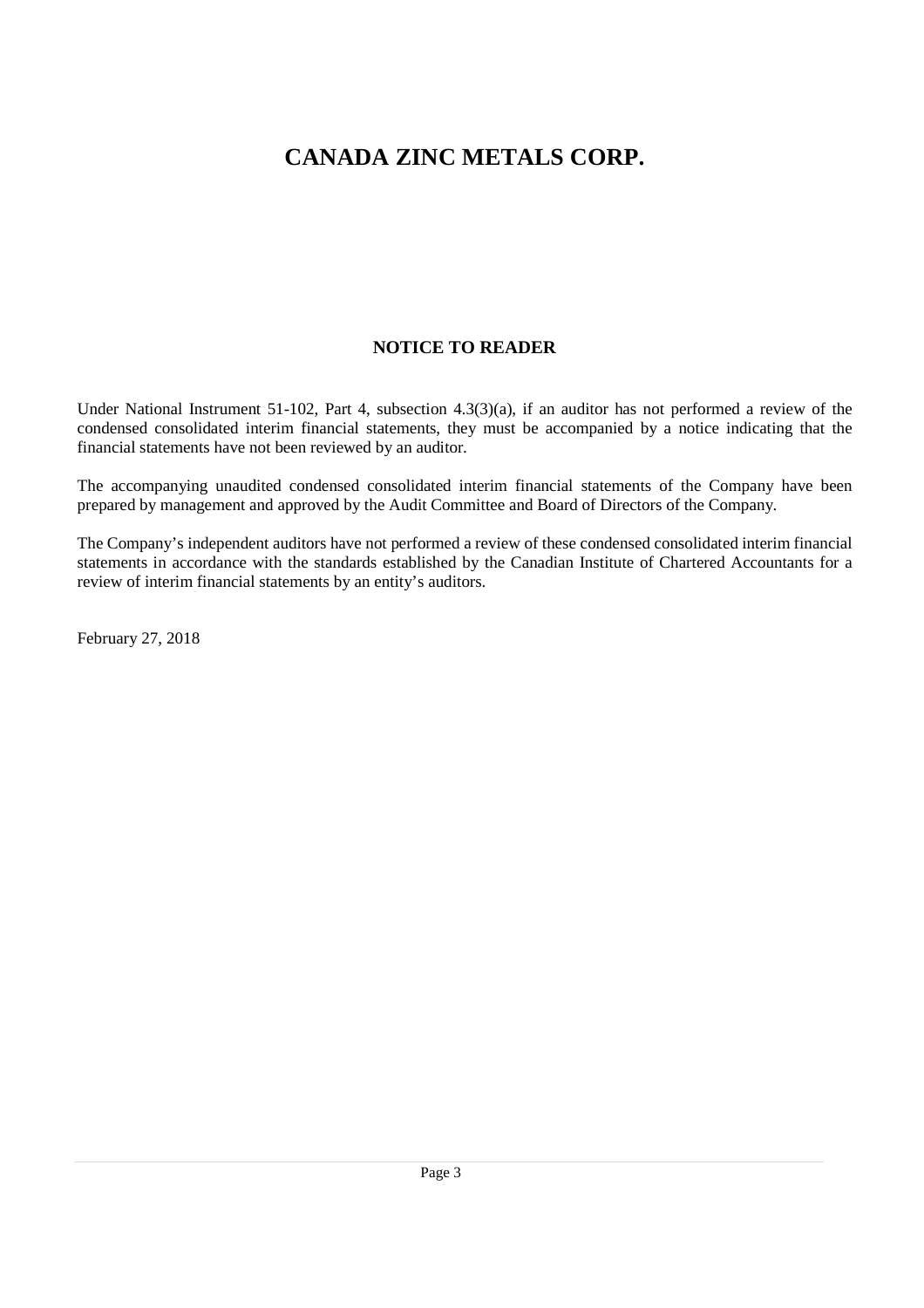Condensed Consolidated Interim Statements of Financial Position As at December 31, 2017 and June 30, 2017 (Expressed in Canadian Dollars - Unaudited)

|                                        | <b>Note</b> | <b>December 31, 2017</b><br>(unaudited) | June 30, 2017<br>(audited) |
|----------------------------------------|-------------|-----------------------------------------|----------------------------|
|                                        |             |                                         |                            |
| <b>Assets</b>                          |             |                                         |                            |
| Current assets                         |             |                                         |                            |
| Cash                                   |             | \$<br>2,506,371                         | \$<br>4,464,425            |
| Receivables                            | 3           | 23,881                                  | 43,163                     |
| Loan receivable                        | 4           | 113,507                                 | 108,466                    |
| Prepaid expenses                       |             | 55,400                                  | 146,875                    |
| Marketable securities                  | 5           | 81,875                                  | 116,442                    |
| Investment                             | 6           | 4,228,714                               | 4,013,023                  |
|                                        |             | 7,009,748                               | 8,892,394                  |
| Other assets                           | $\tau$      | 332,500                                 | 332,500                    |
| Equipment and leasehold improvements   | 10          | 302,322                                 | 313,119                    |
| Exploration and evaluation assets      | 11          | 72,447,424                              | 70,771,060                 |
|                                        |             | \$<br>80,091,994                        | \$<br>80,309,073           |
| <b>Liabilities</b>                     |             |                                         |                            |
| <b>Current liabilities</b>             |             |                                         |                            |
| Trade payables and accrued liabilities | 8           | \$<br>93,815                            | $\$$<br>633,133            |
| Flow-through premium liability         | 9           | 304,355                                 | 308,132                    |
|                                        |             | 398,170                                 | 941,265                    |
| Deferred income tax liability          |             | 1,603,000                               | 1,603,000                  |
| <b>Equity</b>                          |             |                                         |                            |
| Capital stock                          | 12          | 101,523,891                             | 100,711,794                |
| Reserves                               | 12          | 13,889,638                              | 13,700,878                 |
| Deficit                                |             | (37, 340, 699)                          | (36,660,295)               |
| Accumulated other comprehensive gain   |             | 17,994                                  | 12,431                     |
|                                        |             | 78,090,824                              | 77,764,808                 |
|                                        |             | \$<br>80,091,994                        | \$<br>80,309,073           |

### **Nature and continuance of operations** (Note 1)

**Subsequent events** (Note 17)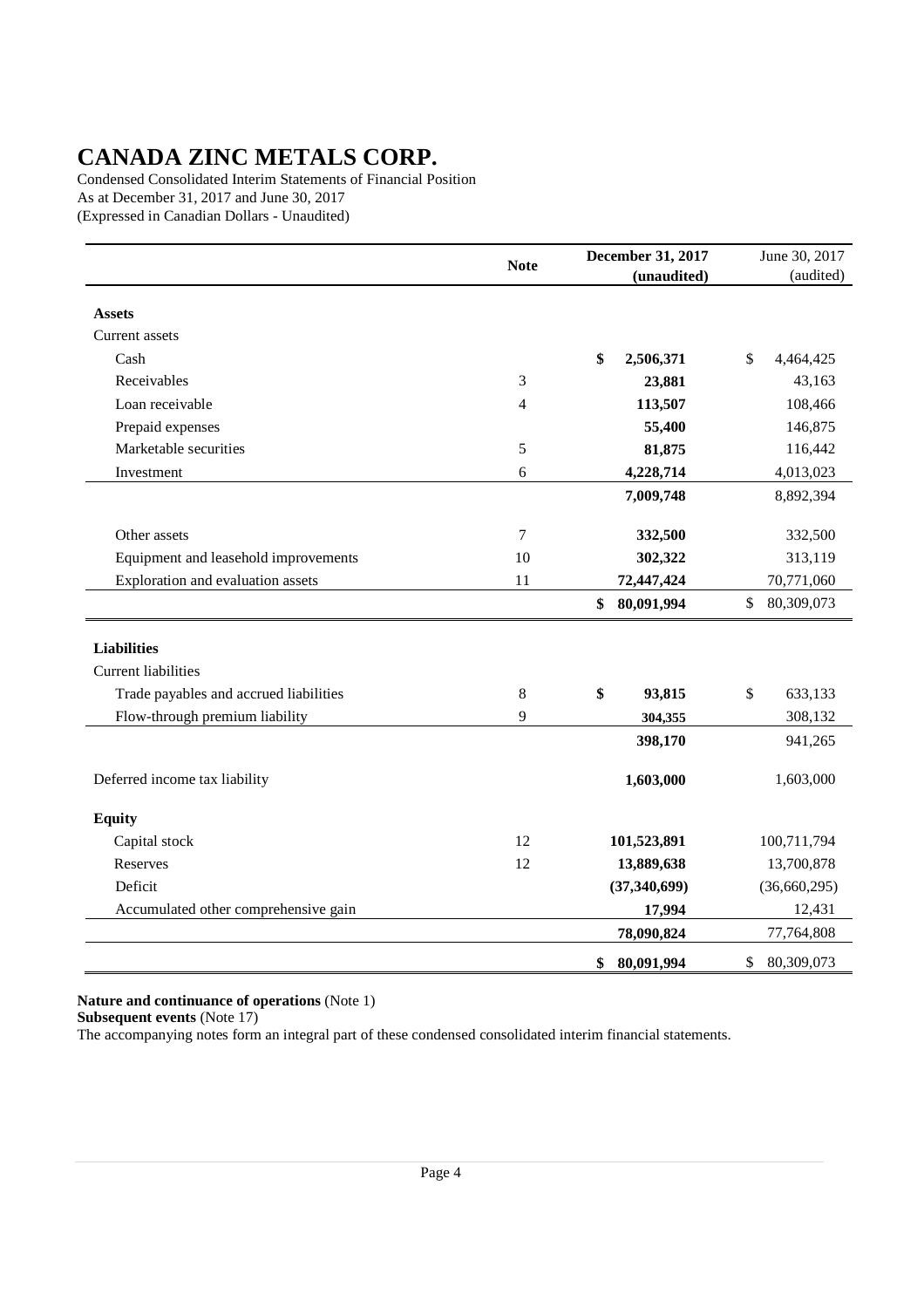Condensed Consolidated Interim Statements of Changes in Equity

(Expressed in Canadian Dollars - Unaudited)

|                                    |       | Capital Stock              |                              |               |                          |     |                           |               |                          |                          | Accumulated<br>other         |                     |
|------------------------------------|-------|----------------------------|------------------------------|---------------|--------------------------|-----|---------------------------|---------------|--------------------------|--------------------------|------------------------------|---------------------|
|                                    | Note  | Number of<br>common shares | Number of<br>treasury shares |               | Common shares<br>Amount  |     | Treasury shares<br>Amount |               | Reserves<br>(Note 12)    | Deficit                  | comprehensive<br>gain (loss) | <b>Total Equity</b> |
| <b>Balance, June 30, 2016</b>      |       | 152,414,428                | (198,000)                    | <sup>\$</sup> | 97,043,465               | \$. | (30,230)                  | <sup>\$</sup> | 13,063,384 \$            | $(34,632,982)$ \$        | (74, 440)                    | 75,369,197<br>\$    |
| Treasury shares repurchased        |       |                            | (27,000)                     |               | $\overline{\phantom{m}}$ |     | (6,950)                   |               |                          |                          | $\overline{\phantom{0}}$     | (6,950)             |
| Treasury shares cancelled          |       | (215,000)                  | 215,000                      |               | (136,956)                |     | 33,800                    |               | 103,156                  |                          |                              |                     |
| Private placements                 |       | 5,463,500                  |                              |               | 2,185,400                |     |                           |               |                          |                          | $\overline{\phantom{0}}$     | 2,185,400           |
| Flow-through private placements    |       | 1,173,608                  | Ē,                           |               | 610,276                  |     |                           |               |                          |                          |                              | 610,276             |
| Flow-through premium liability     |       |                            | $\overline{\phantom{0}}$     |               | (140, 833)               |     |                           |               |                          |                          | $\overline{\phantom{0}}$     | (140, 833)          |
| Share issuance costs               |       |                            | $\equiv$                     |               | (238, 577)               |     |                           |               |                          |                          | $\equiv$                     | (238, 577)          |
| Exercise of share options          |       | 45,000                     | -                            |               | 57,252                   |     |                           |               | (46,902)                 |                          | $\overline{\phantom{0}}$     | 10,350              |
| Share-based compensation           |       |                            |                              |               |                          |     | $\overline{\phantom{0}}$  |               | 534,180                  |                          | $\overline{\phantom{0}}$     | 534,180             |
| Change in fair value of securities |       |                            |                              |               |                          |     |                           |               |                          | $\overline{\phantom{0}}$ | (13, 455)                    | (13, 455)           |
| Net loss for the period            |       |                            |                              |               | $\overline{\phantom{0}}$ |     | $\overline{\phantom{0}}$  |               |                          | (1,686,799)              | $\overline{\phantom{0}}$     | (1,686,799)         |
| Balance, December 31, 2016         |       | 158,881,536                | (10,000)                     |               | 99,380,027               |     | (3,380)                   |               | 13,653,818               | (36,319,781)             | (87, 895)                    | 76,622,789          |
| Treasury shares repurchased        |       | $\overline{\phantom{m}}$   | (554,000)                    |               | $\overline{\phantom{0}}$ |     | (181,001)                 |               | $\overline{\phantom{0}}$ | $\overline{\phantom{0}}$ | $\qquad \qquad -$            | (181,001)           |
| Private placements                 |       | 1,310,857                  | $\overline{\phantom{0}}$     |               | 458,800                  |     | $\overline{\phantom{0}}$  |               |                          |                          | $\overline{\phantom{0}}$     | 458,800             |
| Flow-through private placements    |       | 3,415,390                  | $\overline{\phantom{0}}$     |               | 1,502,772                |     |                           |               |                          |                          | $\overline{\phantom{0}}$     | 1,502,772           |
| Flow-through premium liability     |       | $\overline{\phantom{0}}$   | —                            |               | (307, 385)               |     |                           |               |                          |                          |                              | (307, 385)          |
| Share issuance costs               |       |                            | $\overline{\phantom{0}}$     |               | (132, 047)               |     |                           |               |                          |                          |                              | (132, 047)          |
| Finders' warrants                  |       |                            | $\overline{\phantom{0}}$     |               | (5,992)                  |     |                           |               | 5,992                    |                          | $\overline{\phantom{0}}$     |                     |
| Share-based compensation           |       |                            |                              |               | $\overline{\phantom{0}}$ |     |                           |               | 41,068                   |                          | $\equiv$                     | 41,068              |
| Change in fair value of securities |       |                            |                              |               |                          |     |                           |               | Ē,                       | $\overline{\phantom{0}}$ | 100,326                      | 100,326             |
| Net loss for the period            |       |                            |                              |               |                          |     | $\overline{\phantom{0}}$  |               |                          | (340, 514)               | $\overline{\phantom{0}}$     | (340, 514)          |
| <b>Balance, June 30, 2017</b>      |       | 163,607,783                | (564,000)                    |               | 100,896,175              |     | (184, 381)                |               | 13,700,878               | (36,660,295)             | 12,431                       | 77,764,808          |
| Treasury shares repurchased        | 12(b) | $\overline{\phantom{0}}$   | (434,000)                    |               | $\overline{\phantom{0}}$ |     | (121,088)                 |               |                          |                          | $\overline{\phantom{0}}$     | (121,088)           |
| Treasury shares cancelled          | 12(b) | (564,000)                  | 564,000                      |               | (371, 865)               |     | 184,381                   |               | 187,484                  |                          | $\overline{\phantom{0}}$     |                     |
| Flow-through private placements    | 12(b) | 4,112,900                  |                              |               | 1,521,773                |     |                           |               |                          |                          | $\overline{\phantom{0}}$     | 1,521,773           |
| Flow-through premium liability     | 9     |                            |                              |               | (304, 355)               |     |                           |               |                          |                          | $\overline{\phantom{0}}$     | (304, 355)          |
| Share issuance costs               | 12(b) |                            | $\overline{\phantom{0}}$     |               | (100, 903)               |     |                           |               |                          |                          | $\overline{\phantom{0}}$     | (100, 903)          |
| Exercise of share options          | 12(b) | 10,000                     |                              |               | 4,154                    |     |                           |               | (1,854)                  |                          |                              | 2,300               |
| Share-based compensation           | 12(c) |                            |                              |               |                          |     |                           |               | 3,130                    | $\equiv$                 | $\overline{\phantom{0}}$     | 3,130               |
| Change in fair value of securities | 5     | $\overline{\phantom{0}}$   |                              |               |                          |     |                           |               | $\overline{\phantom{0}}$ | $\overline{\phantom{0}}$ | 5,563                        | 5,563               |
| Net loss for the period            |       | $\equiv$                   | $=$                          |               | $\overline{\phantom{0}}$ |     | -                         |               | $\overline{\phantom{0}}$ | (680, 404)               | $\overline{\phantom{0}}$     | (680, 404)          |
| Balance, December 31, 2017         |       | 167,166,683                | (434,000)                    | \$            | 101,644,979              | \$  | (121, 088)                | \$            | 13,889,638 \$            | $(37,340,699)$ \$        | 17,994                       | \$78,090,824        |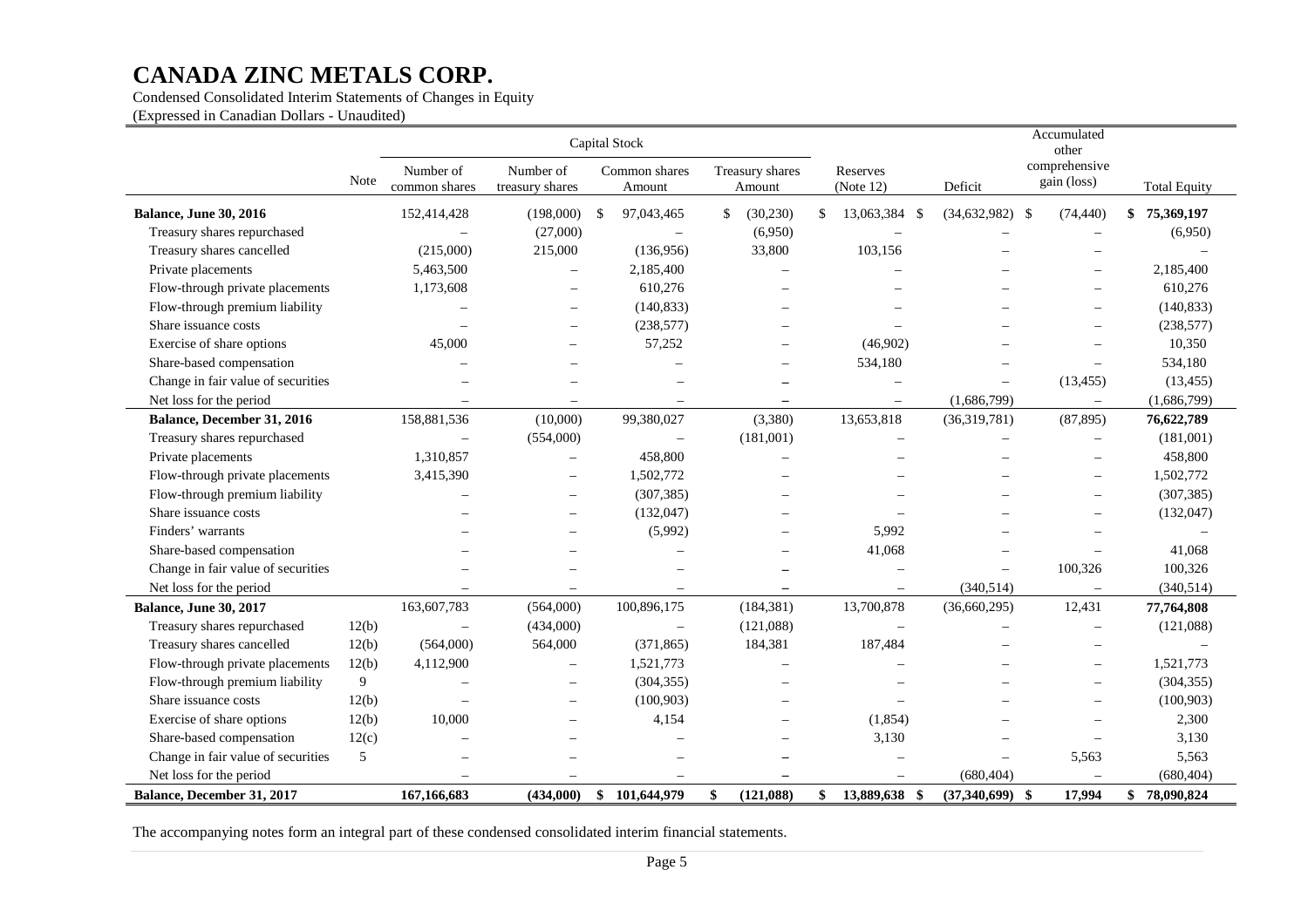Condensed Consolidated Interim Statements of Operations and Comprehensive Loss (Expressed in Canadian Dollars - Unaudited)

|                                                                    |             |                  | Three months ended<br>December 31, |                  | Six months ended<br>December 31, |
|--------------------------------------------------------------------|-------------|------------------|------------------------------------|------------------|----------------------------------|
|                                                                    | <b>Note</b> | 2017             | 2016                               | 2017             | 2016                             |
| <b>ADMINISTRATION</b><br><b>EXPENSES</b>                           |             |                  |                                    |                  |                                  |
| Administration                                                     | 14          | \$<br>15,000     | \$<br>15,000                       | \$<br>30,000     | \$<br>30,000                     |
| Bank charges and interest                                          |             | 386              | 425                                | 971              | 956                              |
| <b>Bonuses</b>                                                     | 14          | 42,084           | 89,198                             | 42,084           | 89,198                           |
| Consulting                                                         |             | 48,750           | 112,204                            | 213,140          | 260,625                          |
| Depreciation                                                       | 10          | 612              | 945                                | 1,218            | 1,891                            |
| Directors' fees                                                    | 14          | 10,000           | 10,000                             | 20,000           | 20,000                           |
| Investor relations                                                 |             | 1,700            | 15,448                             | 2,149            | 34,780                           |
| Management fees                                                    | 14          | 88,500           | 88,500                             | 177,000          | 177,000                          |
| Marketing                                                          |             | 23,021           | 73,002                             | 75,521           | 131,938                          |
| Office and miscellaneous                                           |             | 25,818           | 30,446                             | 42,718           | 45,841                           |
| Professional fees                                                  |             | 6,564            | 16,008                             | 6,564            | 16,008                           |
| Regulatory fees                                                    |             | 7,029            | 9,674                              | 16,624           | 13,899                           |
| Rent                                                               |             | 24,263           | 24,233                             | 48,484           | 49,962                           |
| Share-based compensation                                           | 12          | 1,565            | 76,044                             | 3,130            | 534,180                          |
| Transfer agent fees                                                |             | 1,557            | 2,330                              | 5,305            | 3,702                            |
| Travel and promotion                                               |             | 121,424          | 52,540                             | 147,122          | 104,664                          |
| Wages and benefits                                                 |             | 163,103          | 97,215                             | 227,561          | 214,711                          |
| Loss before other items                                            |             | (581,376)        | (713,212)                          | (1,059,591)      | (1,729,355)                      |
| <b>OTHER ITEMS</b>                                                 |             |                  |                                    |                  |                                  |
| Interest income                                                    |             | 26,353           | 20,742                             | 52,660           | 42,556                           |
| Gain on sale of marketable<br>securities                           | 5           |                  |                                    | 18,395           |                                  |
|                                                                    |             | 26,353           | 20,742                             | 71,055           | 42,556                           |
| Loss before income taxes                                           |             | (555, 023)       | (692, 470)                         | (988, 536)       | (1,686,799)                      |
| Deferred income tax recovery                                       | 9           |                  |                                    | 308,132          |                                  |
| Loss before comprehensive loss                                     |             | (555, 023)       | (692, 470)                         | (680, 404)       | (1,686,799)                      |
| Adjustment for change in fair<br>value of marketable<br>securities | 5           | (30, 875)        | 14,472                             | 5,563            | (13, 455)                        |
| Comprehensive loss for the period                                  |             | \$<br>(585, 898) | \$<br>(677,998)                    | \$<br>(674, 841) | \$<br>(1,700,254)                |
| Basic and diluted loss per share                                   |             | \$<br>(0.003)    | \$<br>(0.005)                      | \$<br>(0.004)    | \$<br>(0.011)                    |
| Weighted average number of<br>common shares outstanding            |             | 165,646,698      | 153,398,708                        | 164,425,154      | 152,824,340                      |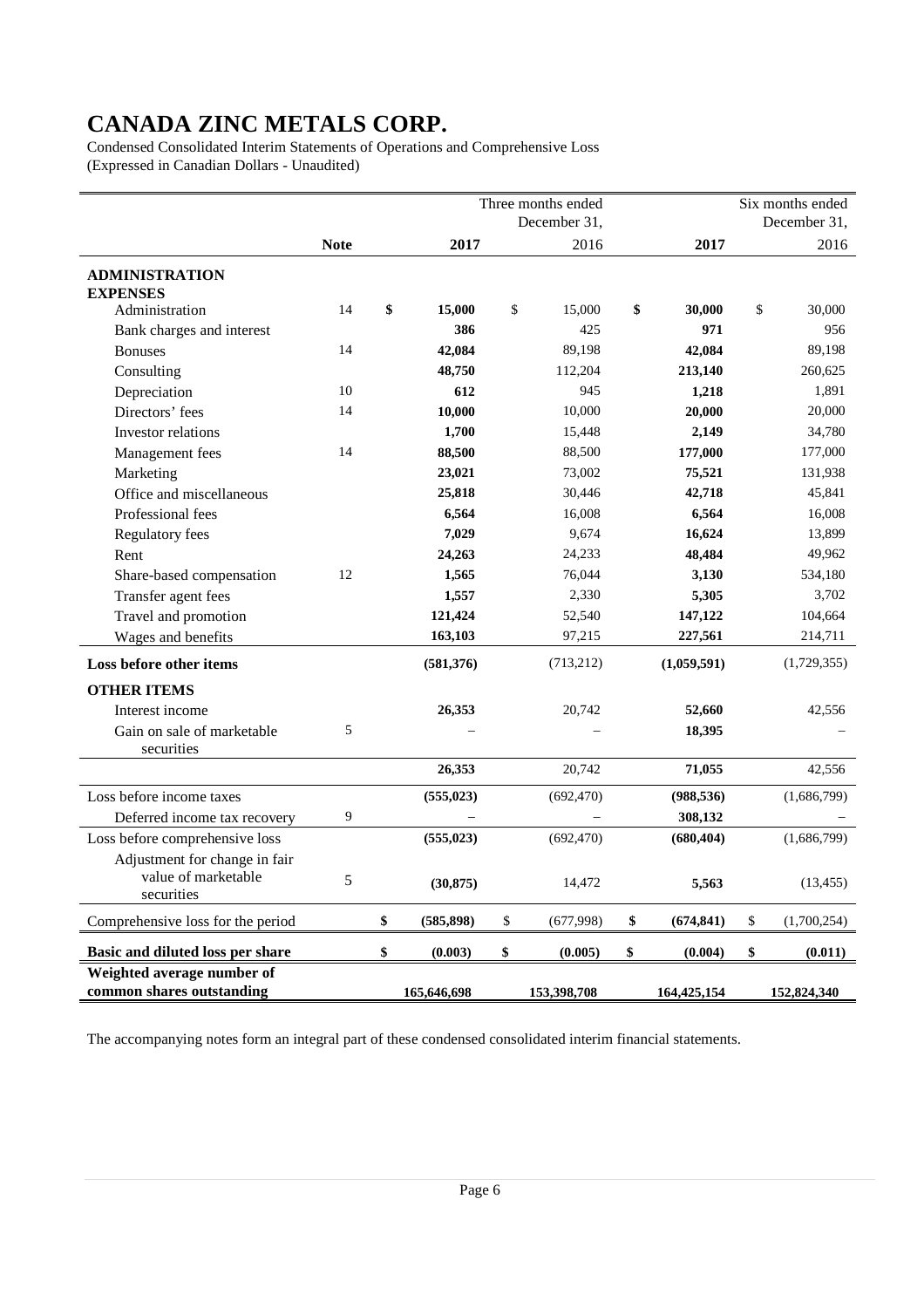Condensed Consolidated Interim Statements of Cash Flows (Expressed in Canadian Dollars - Unaudited)

|                                                        |                  | Six months ended December 31, |
|--------------------------------------------------------|------------------|-------------------------------|
|                                                        | 2017             | 2016                          |
| CASH FLOWS FROM OPERATING ACTIVITIES                   |                  |                               |
| Net loss for the period                                | \$<br>(680, 404) | \$<br>(1,686,799)             |
| Items not affecting cash:                              |                  |                               |
| Depreciation                                           | 1,218            | 1,891                         |
| Interest accrued on investments and loan receivable    | (31, 224)        | (32, 402)                     |
| Gain on sale of marketable securities                  | (18, 395)        |                               |
| Share-based compensation                               | 3,130            | 534,180                       |
| Deferred income tax recovery                           | (308, 132)       |                               |
| Changes in non-cash working capital items:             |                  |                               |
| Receivables                                            | 19,282           | (20, 938)                     |
| Prepaid expenses                                       | 91,475           | (156, 534)                    |
| Due to related parties                                 |                  | (5,777)                       |
| Accounts payable and accrued liabilities               | (37, 922)        | 110,999                       |
| Cash used in operating activities                      | (960, 972)       | (1,255,380)                   |
|                                                        |                  |                               |
| <b>CASH FLOWS FROM INVESTING ACTIVITIES</b>            |                  |                               |
| GIC investment, net                                    | (189,508)        | 30,247                        |
| Loan receivable                                        |                  | (100,000)                     |
| Marketable securities                                  | 58,525           | (38, 334)                     |
| Refundable deposit                                     |                  | 75,000                        |
| Equipment and leasehold improvements                   | (30, 363)        |                               |
| Exploration and evaluation asset costs, net            | (2, 137, 818)    | (92, 850)                     |
| Cash used in investing activities                      | (2,299,164)      | (125, 937)                    |
|                                                        |                  |                               |
| <b>CASH FLOWS FROM FINANCING ACTIVITIES</b>            | 1,420,870        | 2,557,099                     |
| Issuance of capital stock from private placements, net | 2,300            | 10,350                        |
| Exercise of share options<br>Common shares repurchased |                  |                               |
|                                                        | (121,088)        | (6,950)                       |
| Cash generated from financing activities               | 1,302,082        | 2,560,499                     |
| Change in cash during the period                       | (1,958,054)      | 1,179,182                     |
| Cash, beginning of period                              | 4,464,425        | 2,550,103                     |
| Cash, end of period                                    | \$<br>2,506,371  | \$<br>3,729,285               |

Supplemental disclosure with respect to cash flows (Note 13)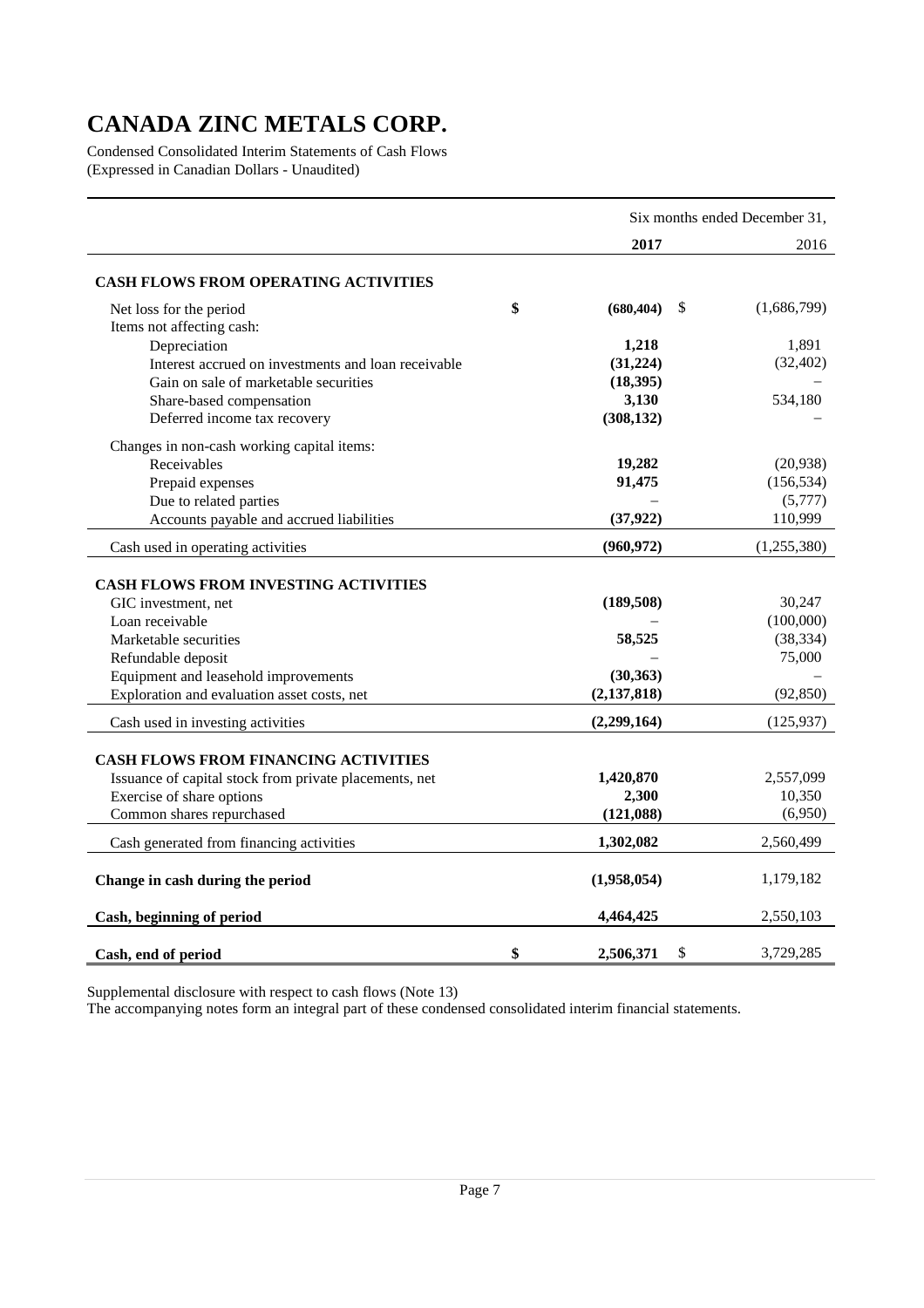Notes to Consolidated Financial Statements For the six months ended December 31, 2017 and 2016 (Expressed in Canadian Dollars, unless otherwise stated) (Unaudited, prepared by management)

### **1. NATURE AND CONTINUANCE OF OPERATIONS**

Canada Zinc Metals Corp. (the "Company") is incorporated under the laws of the Province of British Columbia. The Company operates in one business segment, that being the exploration and evaluation of resource properties in Canada, and has not yet determined whether these properties contain ore reserves that are economically recoverable. The recoverability of the amounts shown for exploration and evaluation assets is dependent upon the existence of economically recoverable reserves, the ability of the Company to obtain necessary financing to complete their development, and upon future profitable production.

The Company's head office and principal address is Suite 2050-1055 West Georgia Street, PO Box 11121, Royal Centre, Vancouver, BC V6E 3P3. The registered and records office is Suite 400, 725 Granville Street, Vancouver, BC, V7Y 1G5.

These consolidated financial statements have been prepared on a going concern basis, which presumes that the Company will be able to realize its assets and discharge its liabilities in the normal course of business for the foreseeable future. The Company has incurred losses since its inception and the ability of the Company to continue as a going-concern depends upon its ability to raise adequate financing and to commence profitable operations in the future.

While the Company has been successful in obtaining its required financing in the past, mainly through the issuance of equity capital, there is no assurance that such financing will be available or be available on favorable terms. An inability to raise additional financing may impact the future assessment of the Company as a going concern. The consolidated financial statements do not include adjustments to amounts and classifications of assets and liabilities that might be necessary should the Company be unable to continue operations.

At December 31, 2017, the Company has a positive working capital position of \$6,611,578 (June 30, 2017 - \$7,951,129). Management believes the Company has sufficient working capital to maintain its operations and its exploration activities for the next fiscal year.

### **2. SIGNIFICANT ACCOUNTING POLICIES AND BASIS OF PREPARATION**

These financial statements were authorized for issue on February 27, 2018 by the directors of the Company.

### *Statement of compliance*

These condensed consolidated interim financial statements have been prepared in accordance with International Accounting Standard 34, Interim Financial Reporting ("IAS 34") using accounting policies consistent with International Financial Reporting Standards ("IFRS") as issued by the International Accounting Standards Board ("IASB").

These condensed consolidated interim financial statements have been prepared using accounting policies consistent with those used in the Company's annual financial statements for the year ended June 30, 2017 except for new standards, interpretations and amendments mandatory effective for the first time from July 1, 2017.

It is, therefore, recommended that these condensed interim financial statements be read in conjunction with the Company's audited consolidated financial statements for the year ended June 30, 2017.

#### *Basis of preparation*

These condensed consolidated interim financial statements of the Company have been prepared on an accrual basis except for certain cash flow information and are based on historical costs, except for certain financial instruments classified as financial instruments at fair value through profit and loss or available-for-sale which are stated at their fair value. The consolidated interim financial statements are presented in Canadian dollars unless otherwise noted, which is also the functional currency of the Company and its subsidiary.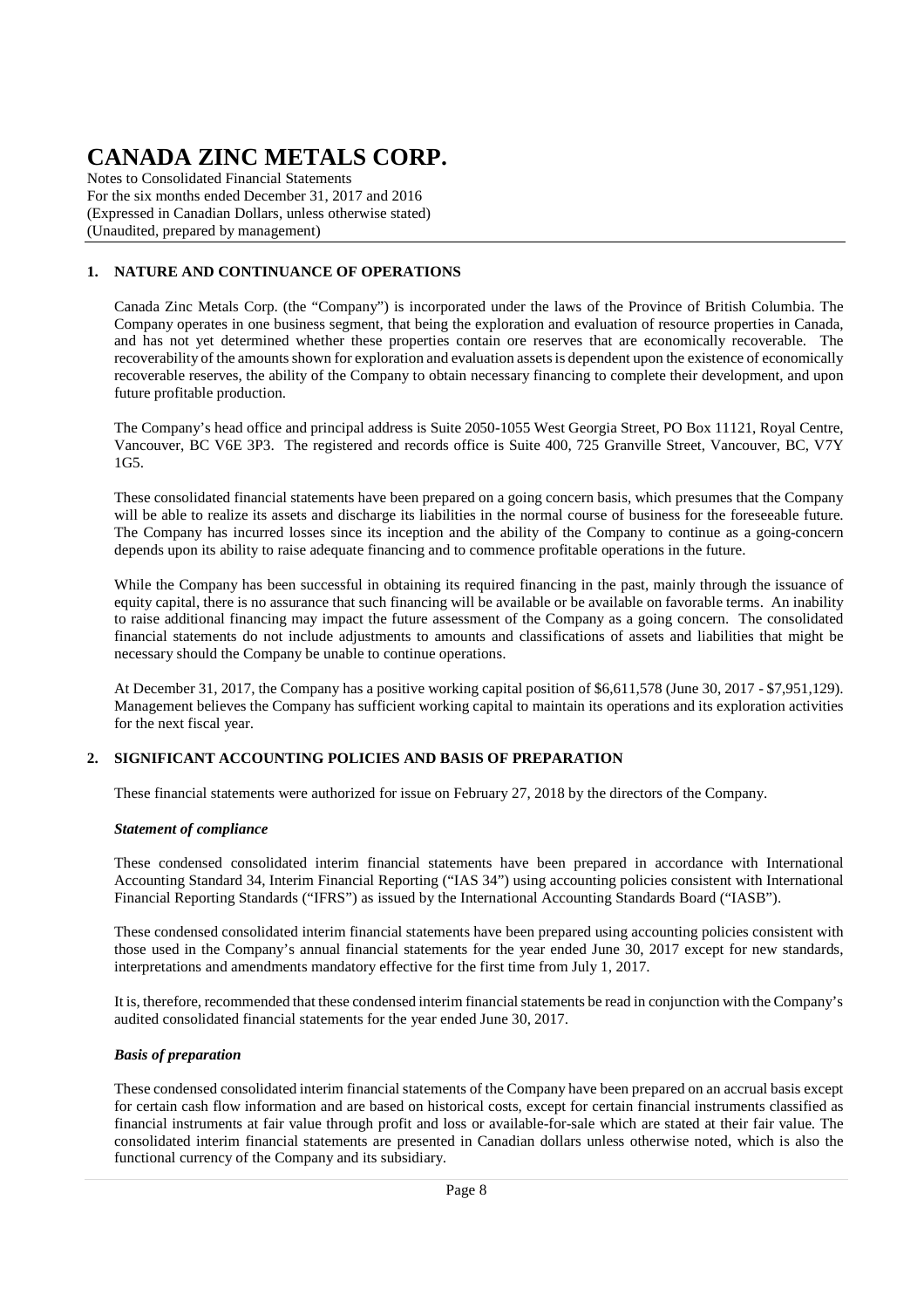Notes to Consolidated Financial Statements For the six months ended December 31, 2017 and 2016 (Expressed in Canadian Dollars, unless otherwise stated) (Unaudited, prepared by management)

## **2. SIGNIFICANT ACCOUNTING POLICIES AND BASIS OF PREPARATION** (cont'd)

The accounting policies chosen by the Company have been applied consistently to all periods presented.

### *Principles of consolidation*

These condensed consolidated interim financial statements include amounts of the Company and its wholly owned subsidiary Ecstall Mining Corp. ("Ecstall"), a company incorporated under the laws of the Province of British Columbia and engaged in the exploration and evaluation of resource properties.

Subsidiaries are corporations in which the Company is able to control the financial operating, investing and financing activities and policies, which is the authority usually connected with holding majority voting rights. The consolidated financial statements include the accounts of the Company and its controlled entity from the date on which control was acquired. Ecstall uses the same reporting period and the same accounting policies as the Company.

All inter-entity balances and transactions, including unrealized profits and losses arising from inter-company transactions, have been eliminated in full on consolidation.

### *New standards and interpretations issued but not yet effective*

Certain new standards, interpretations, amendments and improvements to existing standards were issued by the IASB or IFRIC that are mandatory for future accounting periods. The following have not yet been adopted by the Company and are being evaluated to determine their impact.

- IFRS 9, Financial instruments ("IFRS 9") was issued by the IASB on July 24, 2014 and will replace IAS 39, Financial instruments: recognition and measurement ("IAS 39"). IFRS 9 utilizes a single approach to determine whether a financial asset is measured at amortized cost or fair value and a new mixed measurement model for debt instruments having only two categories: amortized cost and fair value. Final amendments released on July 24, 2014 also introduce a new expected loss impairment model and limited changes to the classification and measurement requirements for financial assets. This standard allows an irrevocable election on initial recognition to present gains and losses on equity instruments (that are not held-for-trading) in other comprehensive income, with dividends as a return on these investments being recognized in profit or loss. In addition, those equity instruments measured at fair value through other comprehensive income would no longer have to apply any impairment requirements nor would there be any 'recycling' of gains or losses through profit or loss on disposal. IFRS 9 is effective for annual periods beginning on or after January 1, 2018.
- IFRS 15, Revenue from Contracts and Customers ("IFRS 15") was issued by the IASB on May 28, 2014, and will replace IAS 18, Revenue, IAS 11, Construction Contracts, and related interpretations on revenue. IFRS 15 sets out the requirements for recognizing revenue that apply to all contracts with customers, except for contracts that are within the scope of the standards on leases, insurance contracts and financial instruments. IFRS 15 uses a control based approach to recognize revenue which is a change from the risk and reward approach under the current standard. Companies can elect to use either a full or modified retrospective approach. IFRS 15 is effective for annual periods beginning on or after January 1, 2018.
- IFRS 16, Leases, new standard contains a single lessee accounting model, eliminating the distinction between operating and financing leases from the perspective of the lessee. The accounting requirements from the perspective of the lessor remains largely in line with previous IAS 17 requirements, effective for annual reporting periods beginning on or after January 1, 2019.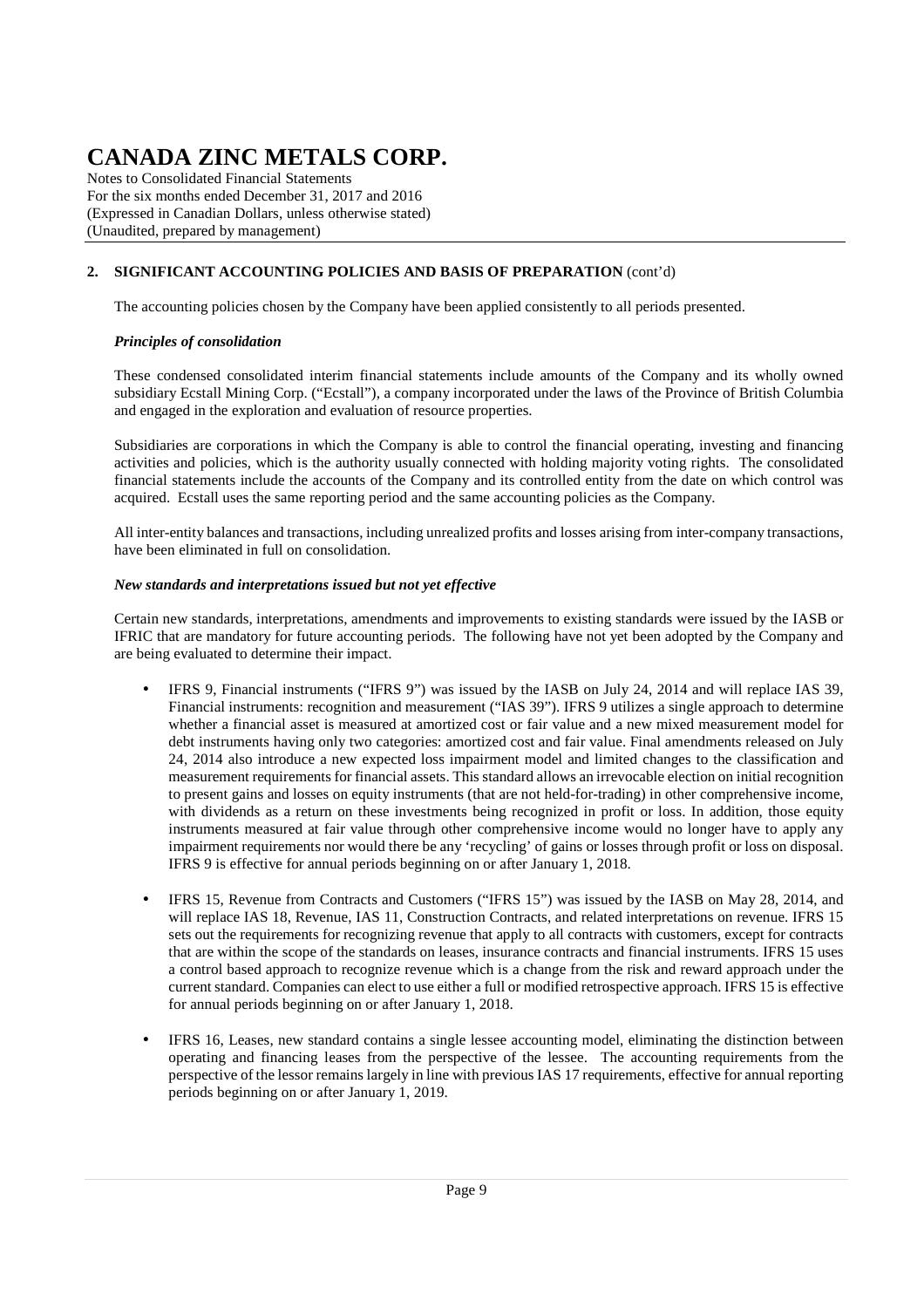Notes to Consolidated Financial Statements For the six months ended December 31, 2017 and 2016 (Expressed in Canadian Dollars, unless otherwise stated) (Unaudited, prepared by management)

## **3. RECEIVABLES**

|                              | December 31, 2017 | June 30, 2017 |
|------------------------------|-------------------|---------------|
| Government Sales Tax credits | 21,502            | 42.871        |
| Accrued interest (Note 6)    | 2.379             | 292           |
|                              | 23.881            | 43.163        |

### **4. LOAN RECEIVABLE**

On August 25, 2016, the Company advanced \$100,000 to an operating entity of a company, which now has a director in common, under a promissory note bearing interest at a rate of 10% per annum for a period of 6 months. The loan is classified as a short-term loan receivable subsequently measured at amortized cost. The loan matured on February 25, 2017 and was extended for an additional 12-month period bearing the same interest rate of 10% per annum. At December 31, 2017, the loan receivable balance was \$113,507 (June 30, 2017 - \$108,466) including accrued interest of \$13,507 (June 30, 2017 - \$8,466).

### **5. MARKETABLE SECURITIES**

The Company holds marketable securities that have been designated as available-for-sale as follows:

|                                                                | December 31, 2017 | June 30, 2017 |
|----------------------------------------------------------------|-------------------|---------------|
| Common shares of public companies:                             |                   |               |
| Fair value, beginning of period                                | \$<br>116.442     | \$<br>90,400  |
| Purchases                                                      |                   | 38,334        |
| Proceeds from sales                                            | (58, 525)         | (137,744)     |
| Gains realized on sale                                         | 18,395            | 38,581        |
| Reclassification of previously recognized<br>unrealized losses | (21,512)          | 3,163         |
| Unrealized gains                                               | 27,075            | 83,708        |
| Fair value, end of period                                      | \$<br>81,875      | \$<br>116.442 |

## **6. INVESTMENTS**

Investments consist of highly liquid Canadian dollar denominated non-redeemable guaranteed investment certificates ("GIC") yielding an average fixed interest rate of 1.52% per annum with maturity dates within one year. The investments are classified as FVTPL financial assets. The counter-party is a financial institution.

At December 31, 2017, the Company held two GIC investments with total principal amount of \$4,200,000 (June 30, 2017 - \$4,000,000) and accrued interest of \$28,714 (June 30, 2017 - \$13,023).

During the six months ended December 31, 2017, the Company received an aggregate interest of \$10,492 (2017 - \$Nil) when it redeemed one of its GIC investments and re-invested it at a higher interest rate.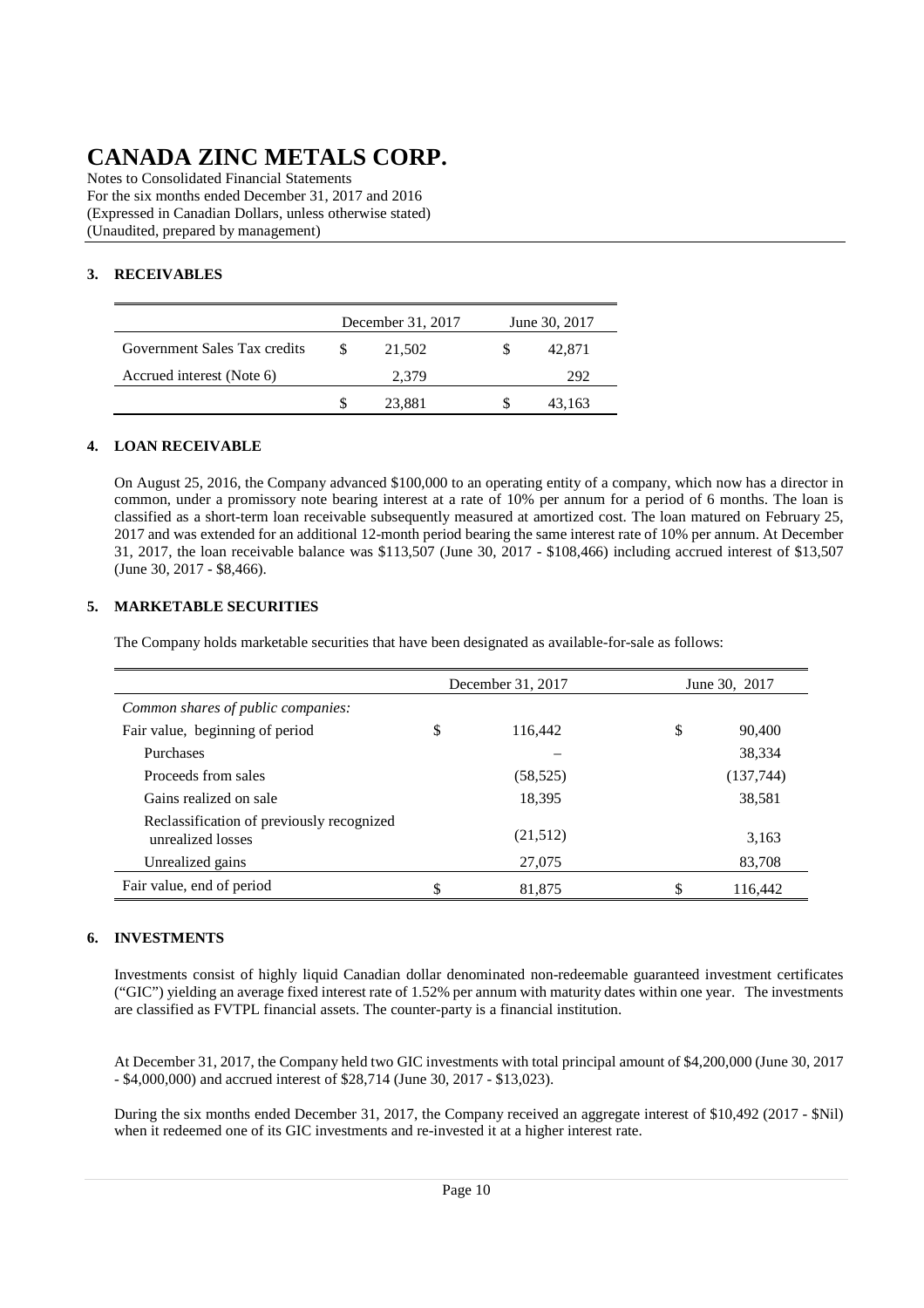Notes to Consolidated Financial Statements For the six months ended December 31, 2017 and 2016 (Expressed in Canadian Dollars, unless otherwise stated) (Unaudited, prepared by management)

## **7. OTHER ASSETS**

Other assets comprise of reclamation bonds totalling \$332,500 (June 30, 2017 – \$332,500) posted as security deposits with the Government of British Columbia in relation to the Akie and Kechika Regional properties. The reclamation bonds are deposited in GICs through a financial institution and earn an average annual variable interest rate of approximately 0.85% and reinvested on an annual basis immediately at maturity. Interest accrued on the GICs is included in receivables (Note 3).

### **8. TRADE PAYABLES AND ACCRUED LIABILITIES**

|                                                                                   |   | December 31, 2017         | June 30, 2017               |
|-----------------------------------------------------------------------------------|---|---------------------------|-----------------------------|
| <b>Exploration payables</b><br>Other trade payables<br><b>Accrued liabilities</b> | S | 31,887<br>57,266<br>4.662 | 533,283<br>45,813<br>54,037 |
|                                                                                   | S | 93,815                    | 633,133                     |

### **9. FLOW-THROUGH PREMIUM LIABILITY**

|                              | December 31, 2017 | June 30, 2017 |  |  |  |  |
|------------------------------|-------------------|---------------|--|--|--|--|
| Balance, beginning of period | 308,132           |               |  |  |  |  |
| Recorded (Note 12 $(b)(i)$ ) | 304,355           | 448.218       |  |  |  |  |
| Amortized                    | (308, 132)        | (140,086)     |  |  |  |  |
| Balance, end of period       | 304,355           | 308,132       |  |  |  |  |

On November 3, 2017, the Company completed a flow-through private placement of 4,112,900 shares at a price of \$0.37 per flow-through share. The Company recorded a flow-through liability of \$304,355 in connection with the flow-through private placement, which was calculated based on an estimated premium of approximately \$0.07 per flow-through share issued.

The flow-through premium liabilities does not represent a cash liability to the Company, and are to be fully amortized to the statement of operations and comprehensive loss pro-rata with the amount of qualifying flow-through expenditures incurred.

During the six months ended December 31, 2017, the Company fully amortized its flow-through premium liabilities recorded in connection with the December 2016 and the April 2017 private placements after incurring sufficient amount of qualifying exploration expenditures. The incurred expenditures have been renounced to the flow-through subscribers for calendar 2016 and 2017.

With respect to the November 2017 flow-through private placement, the Company intends to use the "look-back" rule to renounce exploration expenditures of \$1,521,773 to the flow-through subscribers for calendar 2017 and to incur the expenditures in the current calendar year. When the Company uses the "look-back" rule to renounce exploration expenditures to investors before the Company actually incurs them, the Company is liable for the flow-through Part XII.6 tax ("FT Tax").

As at December 31, 2017, the Company recorded a provision for the FT Tax in the amount of \$2,037 (June 30, 2017 - \$2,037) associated with the December 15, 2016 flow-through private placement. The FT Tax was paid in February 2018.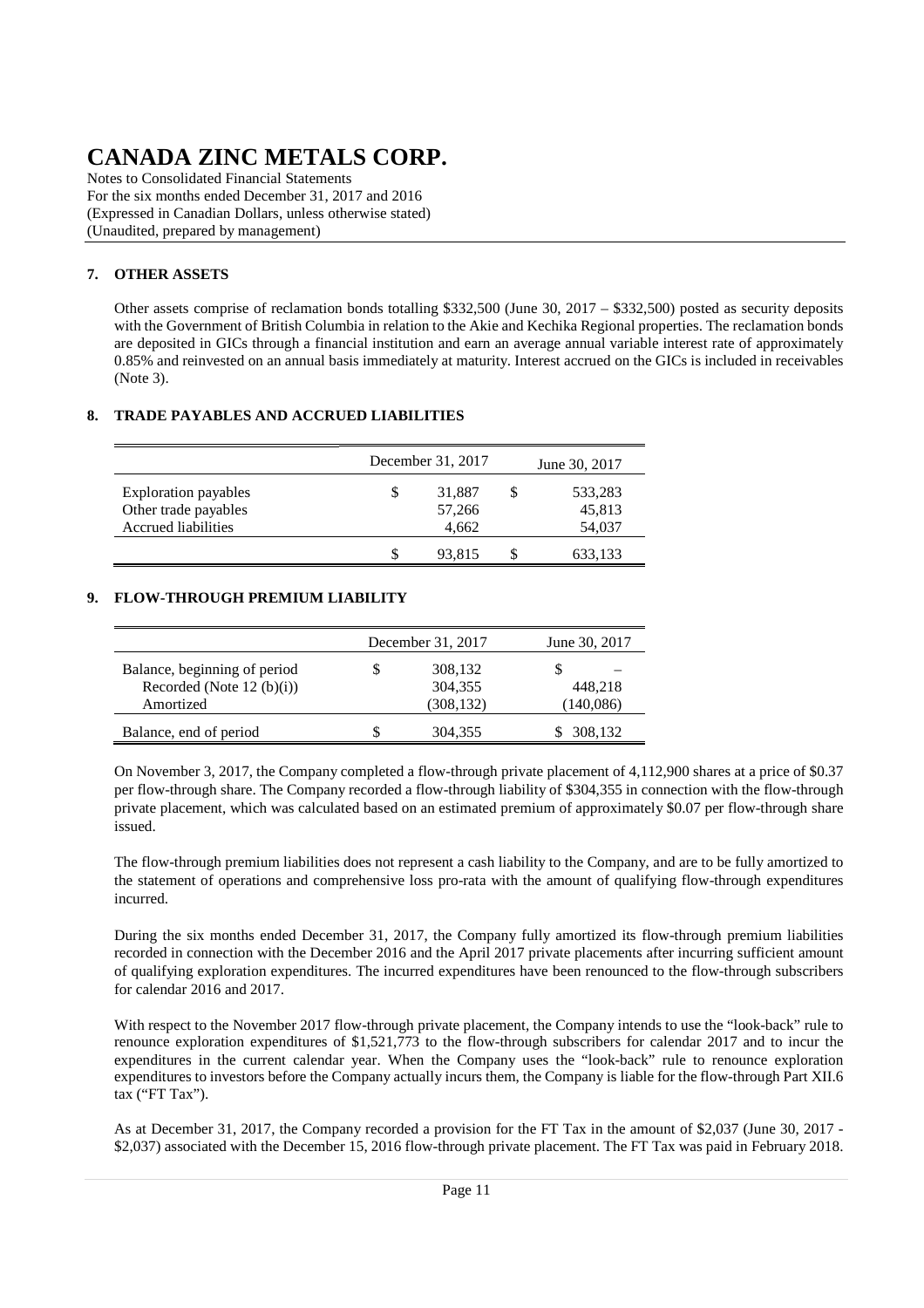Notes to Consolidated Financial Statements For the six months ended December 31, 2017 and 2016 (Expressed in Canadian Dollars, unless otherwise stated) (Unaudited, prepared by management)

#### **10. EQUIPMENT AND LEASEHOLD IMPROVEMENTS**

|                                  | Computers<br>and software |    | Office<br>equipment<br>and furniture | Office<br>leasehold<br>improvements |    | License $(1)$ |     | Vehicle <sup>(1)</sup>   |     | Camp<br>equipment and<br>$fixtures^{(1)}$ |     | Camp<br>structures and<br>$upgrades^{(1)}$ |     | Total       |
|----------------------------------|---------------------------|----|--------------------------------------|-------------------------------------|----|---------------|-----|--------------------------|-----|-------------------------------------------|-----|--------------------------------------------|-----|-------------|
| Cost:                            |                           |    |                                      |                                     |    |               |     |                          |     |                                           |     |                                            |     |             |
| At June 30, 2016                 | \$<br>18,217              | \$ | 19,702                               | \$<br>4,616                         | \$ | 19,000        | \$  | 37,026                   | \$  | 344,891                                   | \$. | 654,554                                    |     | \$1,098,006 |
| Acquisition                      | 1,552                     |    |                                      |                                     |    | 15,000        |     |                          |     |                                           |     |                                            |     | 16,552      |
| At June 30, 2017                 | 19,769                    |    | 19,702                               | 4,616                               |    | 34,000        |     | 37,026                   |     | 344,891                                   |     | 654,554                                    |     | 1,114,558   |
| Acquisition                      | —                         |    |                                      |                                     |    | —             |     | $\overline{\phantom{0}}$ |     | 30,363                                    |     | —                                          |     | 30,363      |
| At December 31, 2017             | \$<br>19,769              | \$ | 19,702                               | \$<br>4,616                         | \$ | 34,000        | \$  | 37,026                   | \$. | 375,254                                   | \$  | 654,554                                    |     | \$1,144,921 |
| <b>Accumulated depreciation:</b> |                           |    |                                      |                                     |    |               |     |                          |     |                                           |     |                                            |     |             |
| At June 30, 2016                 | \$<br>15,835              | \$ | 12,074                               | \$<br>4,155                         | \$ | 19,000        | \$. | 31,364                   | \$. | 195,415                                   | \$. | 417,387                                    | \$  | 695,230     |
| Depreciation                     | 1,737                     |    | 1,526                                | 461                                 |    | 4,125         |     | 1,699                    |     | 37,369                                    |     | 59,292                                     |     | 106,209     |
| At June 30, 2017                 | 17,572                    |    | 13,600                               | 4,616                               |    | 23,125        |     | 33,063                   |     | 232,784                                   |     | 476,679                                    |     | 801,439     |
| Depreciation                     | 606                       |    | 612                                  |                                     |    | 2,999         |     | 596                      |     | 14,052                                    |     | 22,295                                     |     | 41,160      |
| At December 31, 2017             | \$<br>18,178              | S. | 14,212                               | 4,616                               | S. | 26,124        | \$. | 33,659                   | \$  | 246,836                                   | S.  | 498,974                                    | \$. | 842,599     |
| Net book value:                  |                           |    |                                      |                                     |    |               |     |                          |     |                                           |     |                                            |     |             |
| At June 30, 2017                 | \$<br>2,197               | \$ | 6,102                                | \$                                  | \$ | 10,875        | \$  | 3,963                    | \$  | 112,107                                   | \$  | 177,875                                    | \$  | 313,119     |
| At December 31, 2017             | \$<br>1,591               | \$ | 5,490                                | \$<br>$\overline{\phantom{0}}$      | \$ | 7,876         | \$. | 3,367                    | \$  | 128,418                                   | \$  | 155,580                                    | \$  | 302,322     |

(1) License, vehicles, camp equipment and fixtures and camp upgrades are used for exploration and evaluation activities.

 Depreciation for these items of \$39,942 for the six months ended December 31, 2017 (2016 - \$49,584) has been capitalized to exploration and evaluation assets (Note 11). Depreciation of the remaining items of \$1,218 (2016 - \$1,891) has been expensed.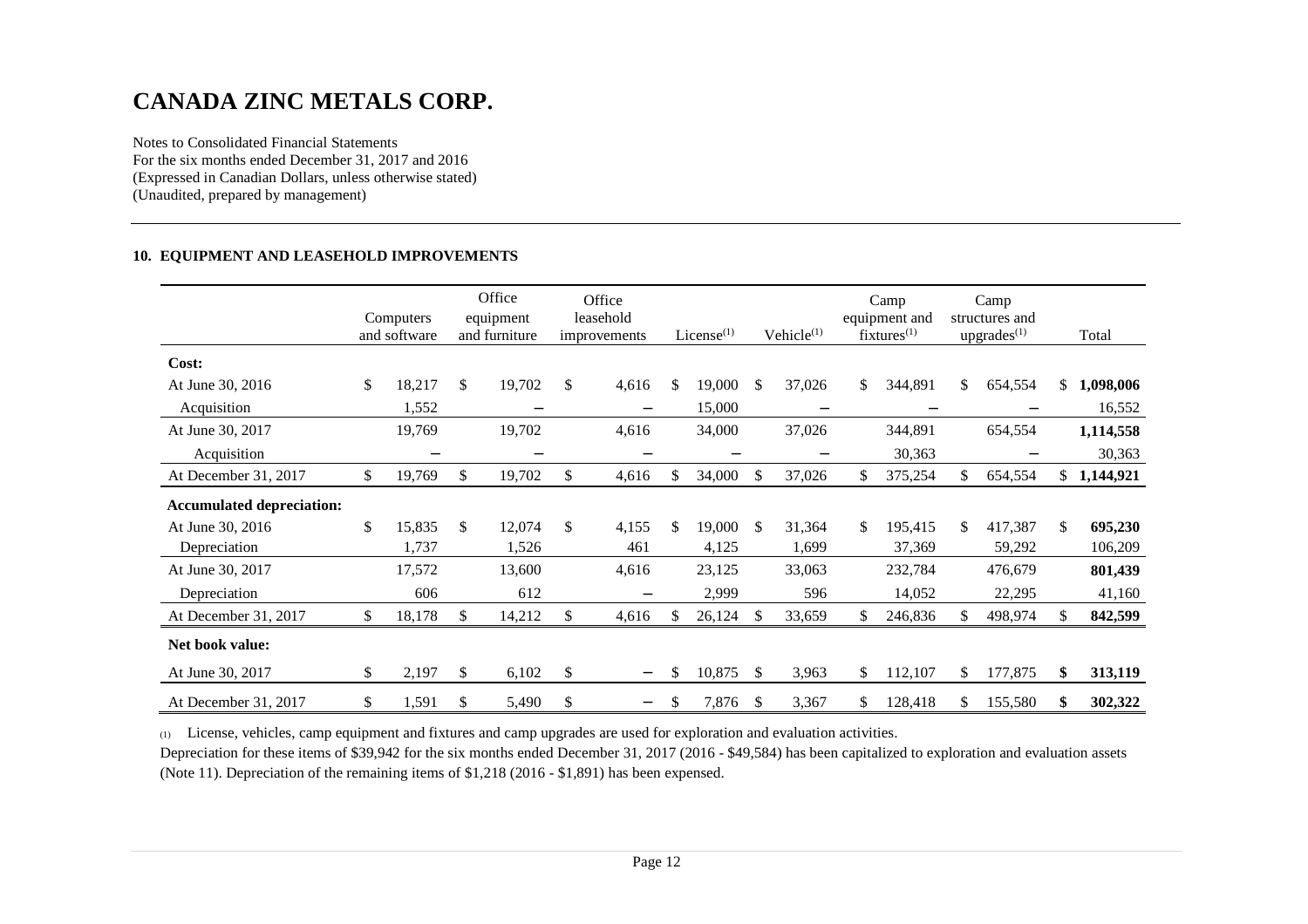Notes to Condensed Consolidated Interim Financial Statements For the six months ended December 31, 2017 and 2016 (Expressed in Canadian Dollars, unless otherwise stated) (Unaudited, prepared by management)

## **11. EXPLORATION AND EVALUATION ASSETS**

Title to exploration and evaluation assets involves certain inherent risks due to the difficulties of determining the validity of certain claims as well as the potential for problems arising from the frequently ambiguous conveyancing history characteristic of many resource claims. The Company has investigated title to all of its exploration and evaluation assets and, to the best of its knowledge, title to all of its claims are in good standing.

### **Akie Property, British Columbia**

The Akie property is the Company's flagship exploration project and is host to the Cardiac Creek SEDEX Zn-Pb-Ag deposit. The Company owns a 100% interest in the Akie property, which resulted from Company expenditures and the acquisition of Ecstall Mining Corporation.

### **Kechika Regional project, British Columbia**

The Kechika Regional project, represented by a series of contiguous property blocks including Pie and Mt. Alcock, extends northwest from the Akie property. The Company owns a 100% interest in these properties, which were acquired during fiscal 2007 and 2008, including the acquisition of Ecstall. The interest in the Mt. Alcock property is subject to a 1.0 % net smelter royalty.

In September 2013, the Company entered into an option agreement (the "Agreement') with Teck Resources Limited ("Teck") pursuant to which Teck can acquire up to a 70% interest in the Company's Pie, Cirque East and Yuen properties (the "Property"), three of the 10 regional properties that make up the Kechika Regional Project. The terms of the Agreement were amended on September 23, 2015 to revise the dates on which required exploration expenditures had to be incurred.

Portions of the Property fall within the area of interest provisions of the Teck and Korea Zinc joint venture (the "T-KZ JV") on their adjoining Cirque property. Korea Zinc elected to include the Agreement under the T-KZ JV and delivered Notice of Participation in the Agreement to the Company in November of 2013. Teck and Korea Zinc each hold a 50% interest in the T-KZ JV and, as a result of the Notice of Participation, will share any interest which may be acquired under the Agreement.

The amended Agreement outlines two options (the "Options") that are subject to certain expenditure requirements as outlined below:

- Under the First Option, Teck can earn an undivided 51% interest in and to the Property by incurring a cumulative aggregate of \$3,500,000 in exploration expenditures on the Property on or before December 31, 2017 (incurred), with \$500,000 in exploration expenditures to be completed on or before September 30, 2014 (incurred) and \$1,295,000 (incurred) in cumulative exploration expenditures to be completed on or before December 31, 2015.
- Under the Second Option, Teck may elect to acquire an additional 19% interest in the Property for a total of 70% by incurring an additional \$5,000,000 in exploration expenditures (for a total aggregate of \$8,500,000 in exploration expenditures) on the Property on or before September 30, 2019.

On December 28, 2017, Teck and Korea Zinc has served the First Exercise Notice to the Company confirming that they have incurred cumulative aggregate expenditures of \$3,054,402 on the Property since September 2013 and made a cash payment of \$445,598 to the Company for the shortfall of the required expenditures. As a result, Teck and Korea Zinc have incurred total cumulative expenditures of \$3,500,000, thereby exercising the First Option of the Agreement and earning a 51% interest in the Company's Pie, Cirque East and Yuen properties. The carrying value of the optioned Property has been reduced by the amount of the cash consideration received from Teck.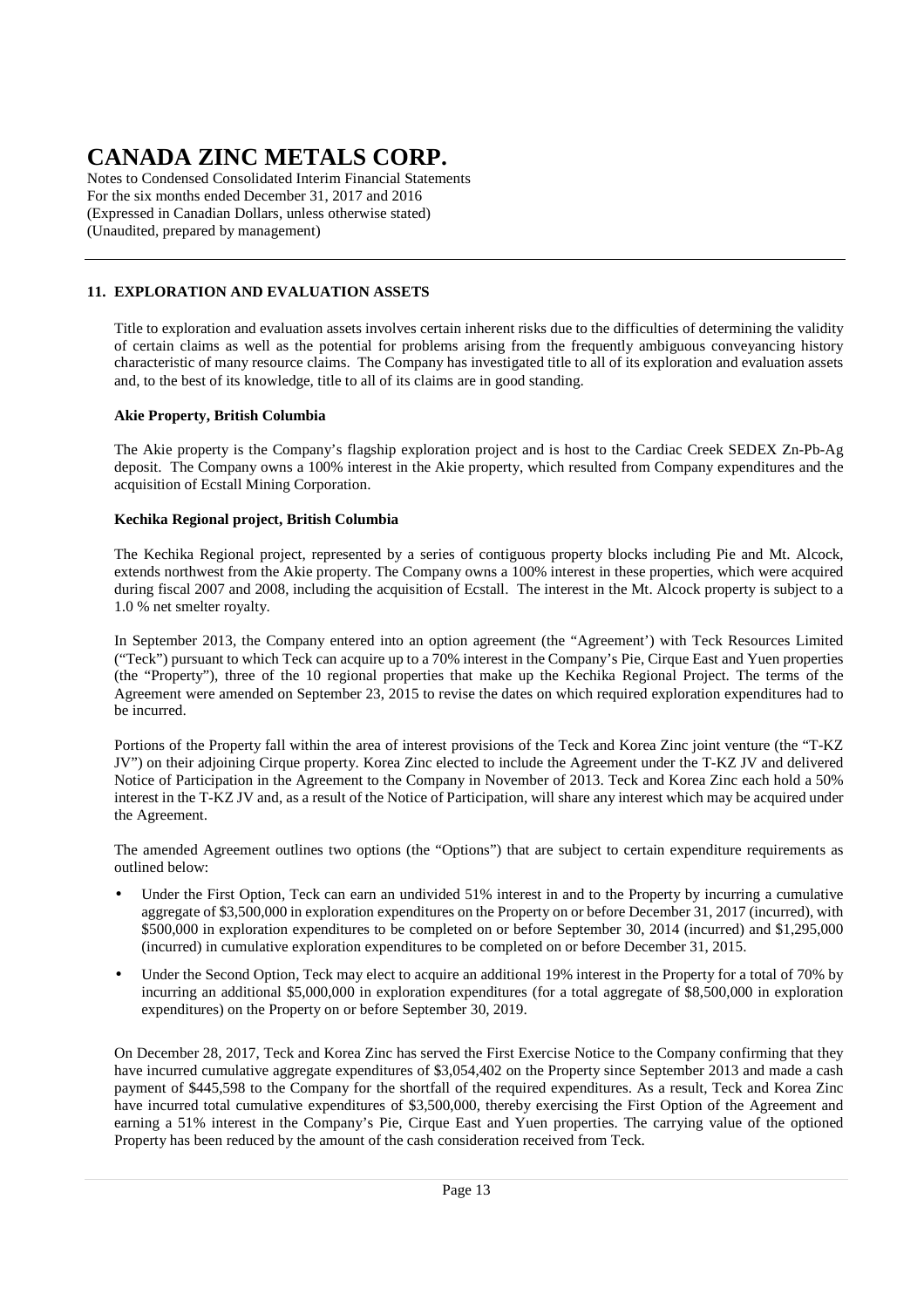Notes to Condensed Consolidated Interim Financial Statements For the six months ended December 31, 2017 and 2016 (Expressed in Canadian Dollars, unless otherwise stated) (Unaudited, prepared by management)

### **11. EXPLORATION AND EVALUATION ASSETS** (cont'd)

Subsequent to the period ended December 31, 2017, Teck and Korea Zinc informed the Company that they will not be proceeding with the Second Option to earn an additional 19% interest in the Property. According to the terms of the Agreement, the parties will continue exploration of the Property under a Joint Venture arrangement.

Summary of exploration expenditures incurred on various properties:

|                                                                              | <b>Akie Property</b> | <b>Kechika Regional</b> | <b>Total</b>     |
|------------------------------------------------------------------------------|----------------------|-------------------------|------------------|
| <b>Acquisition Costs:</b><br>Balance, June 30, 2017 and<br>December 31, 2017 | \$<br>24, 165, 241   | \$<br>336,785           | \$<br>24,502,026 |
| <b>Deferred exploration costs:</b>                                           |                      |                         |                  |
| <b>Balance, June 30, 2016</b>                                                | 40,821,568           | 4,631,543               | 45, 453, 111     |
| Camp equipment, depreciation                                                 | 102,485              |                         | 102,485          |
| Airborne geophysical survey                                                  | 2,075                | 4,200                   | 6,275            |
| Drilling                                                                     | 577,417              |                         | 577,417          |
| Geology                                                                      | 72,924               | 6,683                   | 79,607           |
| Technical review and engineering                                             | 30,258               |                         | 30,258           |
| Community consultations                                                      | 937                  |                         | 937              |
| Environmental studies and permit                                             |                      |                         |                  |
| compliance monitoring                                                        | 18,944               |                         | 18,944           |
| <b>Balance, June 30, 2017</b>                                                | \$<br>41,626,608     | \$<br>4,642,426         | \$<br>46,269,034 |
| Camp equipment, depreciation                                                 | 39,942               |                         | 39,942           |
| Drilling                                                                     | 1,620,567            |                         | 1,620,567        |
| Geology                                                                      | 63,581               |                         | 63,581           |
| Road repair                                                                  | 75,104               |                         | 75,104           |
| Technical review and deposit appraisal                                       | 66,010               |                         | 66,010           |
| Community consultations                                                      | 220,938              |                         | 220,938          |
| Environmental studies and permit<br>compliance monitoring                    | 35,820               |                         | 35,820           |
| Less:                                                                        |                      |                         |                  |
| Cash consideration received from Teck                                        |                      | (445,598)               | (445,598)        |
| Balance, December 31, 2017                                                   | \$<br>43,748,570     | \$<br>4,196,828         | \$<br>47,945,398 |
|                                                                              |                      |                         |                  |
| <b>Total, June 30, 2017</b>                                                  | \$<br>65,791,849     | \$<br>4,979,211         | \$<br>70,771,060 |
| Total, December 31, 2017                                                     | \$<br>67,913,811     | \$<br>4,533,613         | \$<br>72,447,424 |

The Company applies for the 20% British Columbia Mining Exploration Tax Credit ("METC") and the enhanced tax credit of an additional 10% for Mountain Pine Beetle affected areas, on qualified mining exploration costs incurred.

The Company's BC METC application of \$175,301 for fiscal 2016 is currently pending an assessment by Canada Revenue Agency and has not been included in the receivables balance as at December 31, 2017 and June 30, 2017.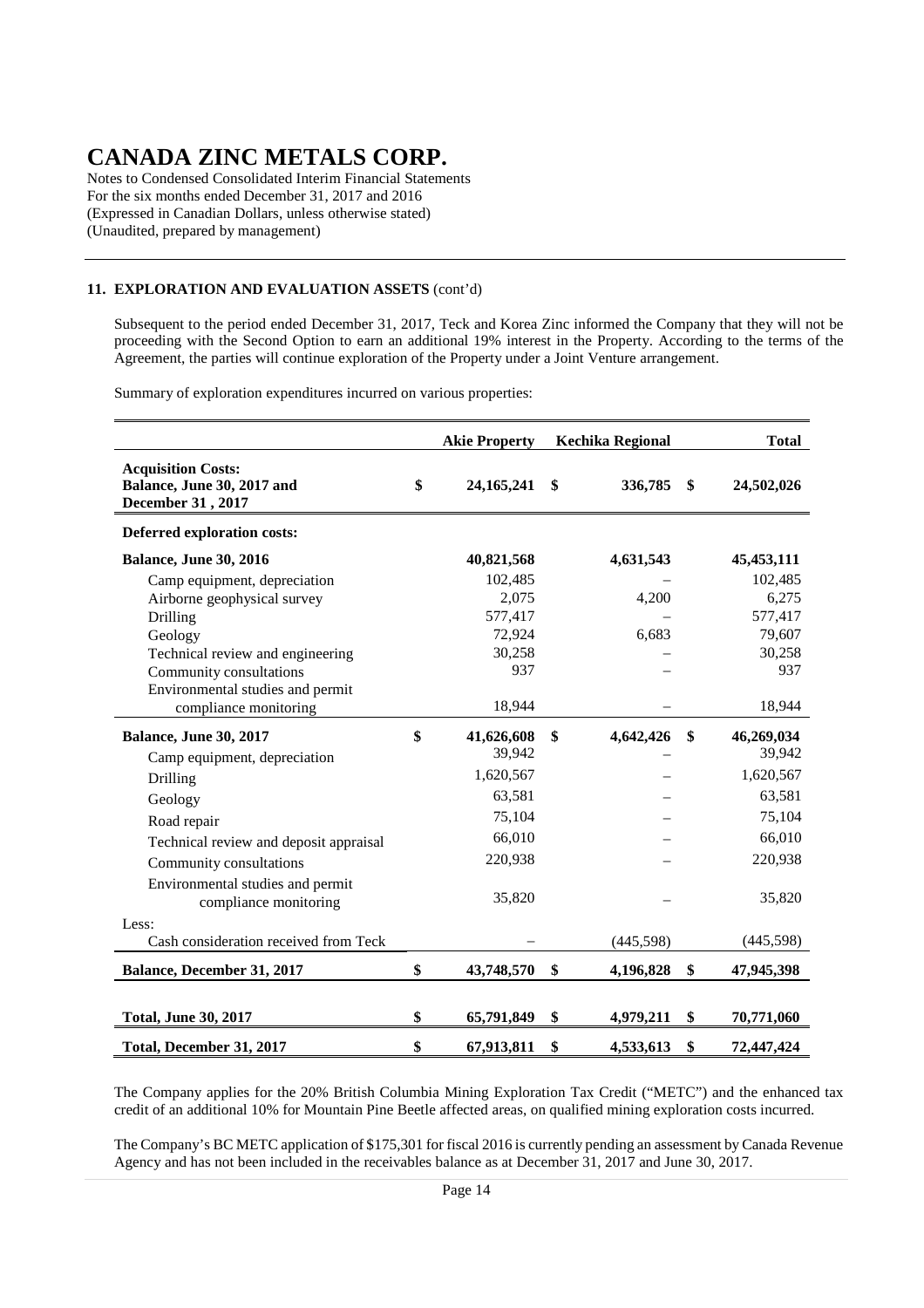Notes to Condensed Consolidated Interim Financial Statements For the six months ended December 31, 2017 and 2016 (Expressed in Canadian Dollars, unless otherwise stated) (Unaudited, prepared by management)

## **12. CAPITAL STOCK AND RESERVES**

#### **(a) Authorized**

Unlimited common shares without par value

#### **(b) Issued and outstanding**

During the six months ended December 31, 2017, the Company completed the following equity transactions:

- (i) On November 3, 2017, the Company completed a flow-through private placement of 4,112,900 flow-through shares at a price of \$0.37 per share for gross proceeds of \$1,521,773. The Company paid aggregate cash finders' fees of \$91,306 and incurred regulatory filing fees, legal fees and other expenses of \$9,597 in connection with the private placement. A flow-through premium liability of \$304,355 was recorded in connection with this private placement, which was calculated based on an estimated premium of approximately \$0.07 per flow-through share issued (Note 9);
- (ii) 10,000 share options were exercised at a price of \$0.23 per share, and 10,000 common shares were issued for total proceeds of \$2,300. In addition, a reallocation of \$1,854 from reserves to capital stock was recorded on the exercise of these options. This amount constitutes the fair value of options recorded at the original grant date;
- (iii) The Company received TSX Venture Exchange ("TSX-V") approval for its new Normal Course Issuer Bid ("NCIB") application to purchase at market price up to 8,152,189 common shares, being approximately 5% of the Company's issued and outstanding common shares, through the facilities of the TSX-V. The bid commenced on August 1, 2017 and will stay open for another 12 months;
- (iv) The Company repurchased 434,000 of its common shares under the renewed NCIB for total consideration of \$121,088 at a weighted average price of \$0.28 per share; and
- (v) 564,000 common shares repurchased under the NCIB in fiscal 2017 were cancelled and returned to the Company's treasury in July 2017. Upon the cancellation, \$371,865 was recorded as a reduction to capital stock for the assigned value of the shares, and \$187,484 was allocated to reserves.

During the year ended June 30, 2017, the Company completed the following equity transactions:

- (vi) On December 15, 2016, the Company completed a flow-through private placement of 1,173,608 flow-through shares at a price of \$0.52 per share for gross proceeds of \$610,276. A flow-through premium liability of \$140,833 was recorded in connection with this private placement (Note 9);
- (vii) On December 15, 2016, the Company also completed a brokered private placement of 3,676,000 units at a price of \$0.40 per unit for gross proceeds of \$1,470,400, and a non-brokered private placement of 1,787,500 units at a price of \$0.40 per unit for gross proceeds of \$715,000. Each unit consisted of one common share and one half share purchase warrant of the Company. Each whole warrant entitles the holder to purchase one additional common share at a price of \$0.55 for a period of 24 months from closing.
- (viii) The Company paid aggregate cash finders' fees of \$139,219 and incurred regulatory filing fees, legal fees and other expenses of \$99,358 in connection with the December 2016 private placements;
- (ix) On April 5, 2017, the Company completed a flow-through private placement of 3,415,390 flow-through shares at a price of \$0.44 per share for gross proceeds of \$1,502,772. A flow-through premium liability of \$307,385 was recorded in connection with this private placement (Note 9);
- (x) On April 5, 2017, the Company also completed a non-brokered private placement of 1,310,857 units at a price of \$0.35 per unit for gross proceeds of \$458,800. Each unit consisted of one common share and one-half share purchase warrant of the Company. Each whole warrant entitles the holder to purchase one additional common share at a price of \$0.50 for a period of 24 months from closing.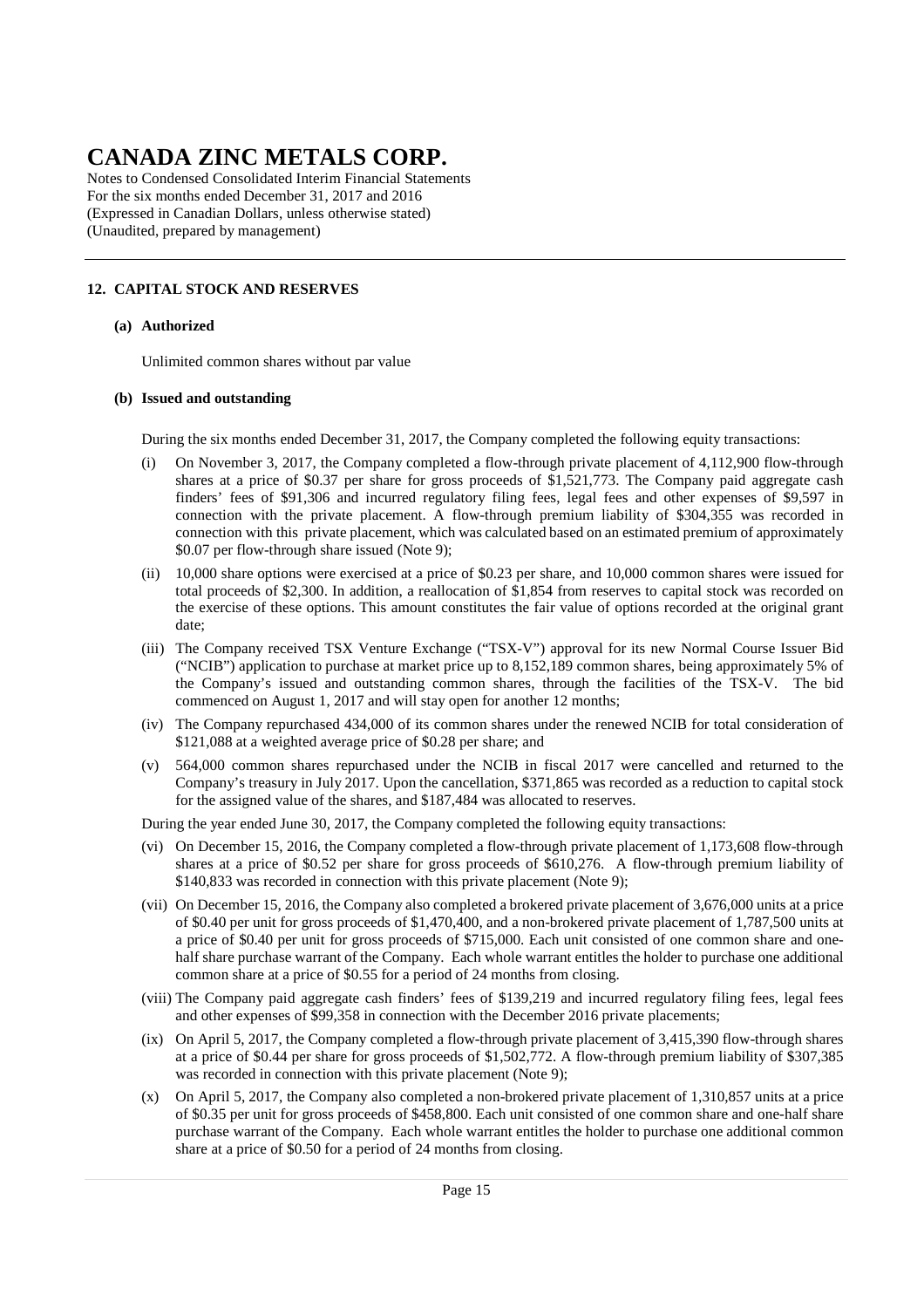Notes to Condensed Consolidated Interim Financial Statements For the six months ended December 31, 2017 and 2016 (Expressed in Canadian Dollars, unless otherwise stated) (Unaudited, prepared by management)

### **12. CAPITAL STOCK AND RESERVES** (cont'd)

#### **(b) Issued and outstanding** (cont'd)

 The Company paid aggregate cash finders' fees of \$114,691 and incurred regulatory filing fees and other expenses of \$17,356 in connection with the April 2017 private placements.

 The Company also issued 70,071 share purchase warrants to certain finders. Each finder's warrant entitles the holder to purchase one common share of the Company at a price of \$0.45 per share for a two-year period from closing. The finder's warrants were recorded at a fair value of \$5,992;

- (xi) 45,000 share options were exercised at a price of \$0.23 per share, and 45,000 common shares were issued for total proceeds of \$10,350. In addition, a reallocation of \$46,902 from reserves to capital stock was recorded on the exercise of these options. This amount constitutes the fair value of options recorded at the original grant date and subsequent repricing;
- (xii) The Company received the TSX-V approval for its new Normal Course Issuer Bid ("NCIB") application to purchase at market price up to 7,609,971 common shares, being approximately 5% of the Company's issued and outstanding common shares, through the facilities of the TSX-V. The bid commenced on August 2, 2016 and stayed open for 12 months;
- (xiii) The Company repurchased 581,000 of its common shares under the NCIB for total consideration of \$187,951 at a weighted average price of \$0.32 per share; and
- (xiv) 215,000 common shares repurchased under the NCIB, of which 198,000 common shares were repurchased in fiscal 2016, were cancelled and returned to the Company's treasury in July 2016. Upon the cancellation, \$136,956 was recorded as a reduction to capital stock for the assigned value of the shares, and \$103,156 was allocated to reserves.

#### **(c) Share options**

 The Company has adopted a 20% fixed share option plan whereby the Company has reserved 20,557,283 common shares under the plan. The term of any options granted under the plan is fixed by the Board of Directors and may not exceed ten years from date of grant.

 The number of options granted to a consultant in a 12 month period must not exceed 2% of the issued shares of the Issuer from the date of grant. Options issued to consultants performing investor relations activities must vest in stages over 12 months with no more than 1/4 of the options vesting in any three month period. Share options granted to directors, officers and employees of the Company vest immediately.

Share option transactions are summarized as follows:

|                                | <b>Options</b><br>Outstanding | Weighted Average<br><b>Exercise Price</b> |
|--------------------------------|-------------------------------|-------------------------------------------|
| Outstanding, June 30, 2016     | 6,977,500                     | \$0.32                                    |
| Exercised                      | (45,000)                      | 0.23                                      |
| Granted                        | 2,590,000                     | 0.43                                      |
| Cancelled                      | (440,000)                     | 0.42                                      |
| Outstanding, June 30, 2017     | 9,082,500                     | 0.34                                      |
| Exercised                      | (10,000)                      | 0.23                                      |
| Cancelled                      | (10,000)                      | 0.40                                      |
| Outstanding, December 31, 2017 | 9,062,500                     | \$0.34                                    |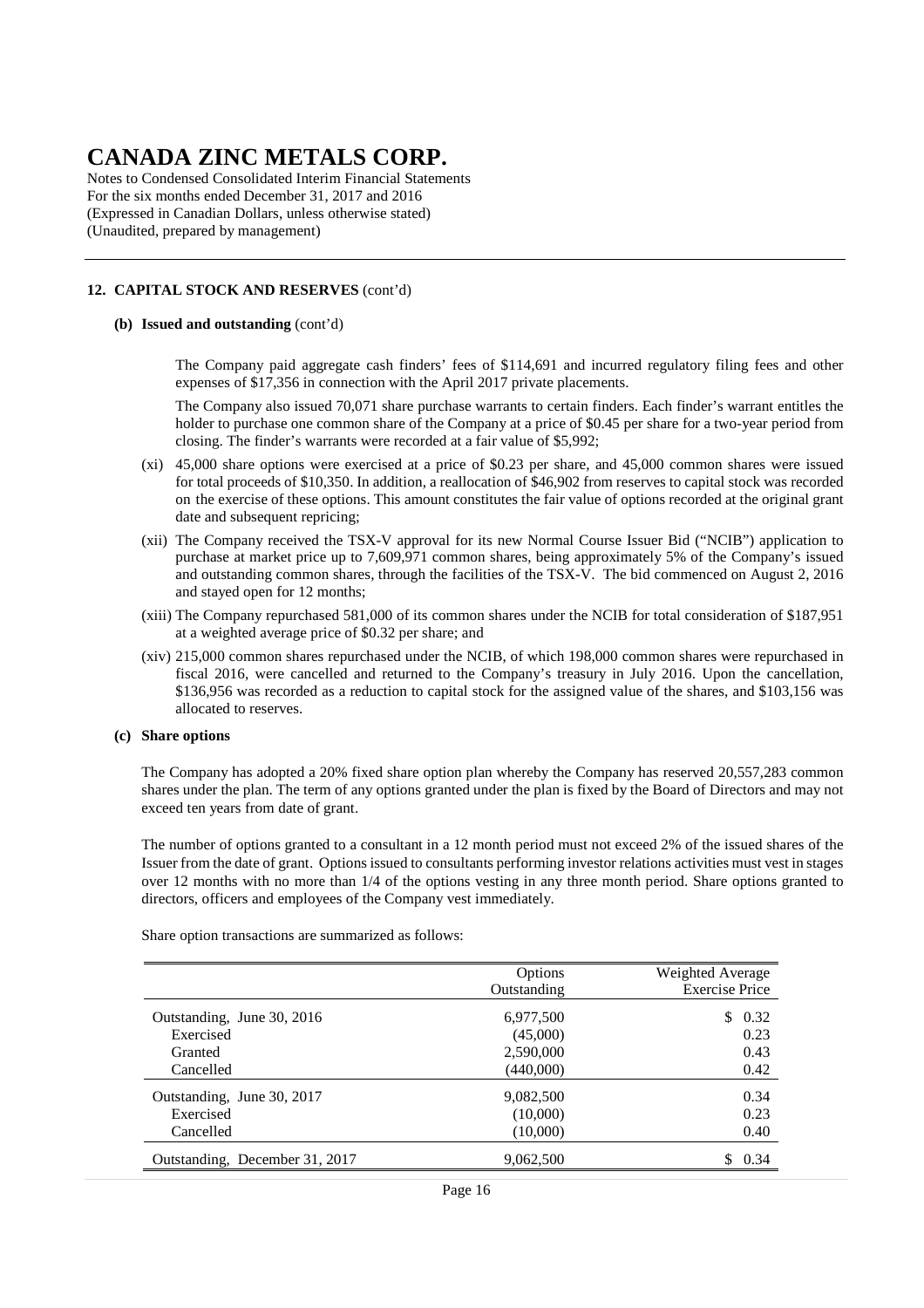Notes to Condensed Consolidated Interim Financial Statements For the six months ended December 31, 2017 and 2016 (Expressed in Canadian Dollars, unless otherwise stated) (Unaudited, prepared by management)

## **12. CAPITAL STOCK AND RESERVES (cont'd)**

#### **(c) Share options** (cont'd)

During the six months ended December 31, 2017, the Company recorded share-based compensation expense of \$3,130 (2016 - \$534,180) for the vested portion of the share options granted in previous periods. There were no stock option grants during the six months ended December 31, 2017.

|  | Share options outstanding and exercisable at December 31, 2017 are summarized as follows: |  |  |  |  |
|--|-------------------------------------------------------------------------------------------|--|--|--|--|
|--|-------------------------------------------------------------------------------------------|--|--|--|--|

| Number of<br>Options      | Exercise<br>Price | <b>Expiry Date</b> | Remaining<br>Life of Options<br>(Years) | Number of Options<br>Exercisable |
|---------------------------|-------------------|--------------------|-----------------------------------------|----------------------------------|
| $150,000$ <sup>(**)</sup> | \$0.39            | February 8, 2018   | 0.11                                    | 150,000                          |
| 50,000 $(**)$             | \$0.60            | February 8, 2018   | 0.11                                    | 50,000                           |
| $100,000$ <sup>(**)</sup> | \$1.05            | February 11, 2018  | 0.12                                    | 100,000                          |
| $50,000(*)$               | \$0.23            | February 11, 2018  | 0.12                                    | 50,000                           |
| 220,000                   | \$0.25            | October 31, 2018   | 0.83                                    | 220,000                          |
| 150,000                   | \$0.40            | November 2, 2018   | 0.84                                    | 150,000                          |
| 250,000                   | \$0.40            | February 1, 2019   | 1.09                                    | 250,000                          |
| 125,000                   | \$0.55            | February 1, 2019   | 1.09                                    | 125,000                          |
| 125,000                   | \$0.70            | February 1, 2019   | 1.09                                    | 125,000                          |
| 50,000                    | \$0.40            | October 9, 2019    | 1.77                                    | 50,000                           |
| 25,000                    | \$0.63            | January 15, 2020   | 2.04                                    | 25,000                           |
| 30,000                    | \$0.23            | January 15, 2020   | 2.04                                    | 30,000                           |
| 42,500                    | \$0.23            | November 8, 2020   | 2.86                                    | 42,500                           |
| 545,000                   | \$0.55            | November 24, 2020  | 2.90                                    | 545,000                          |
| 5,000                     | \$0.23            | November 24, 2020  | 2.90                                    | 5,000                            |
| 600,000                   | \$0.35            | June 16, 2021      | 3.46                                    | 600,000                          |
| 90,000                    | \$0.40            | November 2, 2021   | 3.84                                    | 90,000                           |
| 1,290,000                 | \$0.39            | December 27, 2023  | 5.99                                    | 1,290,000                        |
| 3,725,000                 | \$0.23            | April 10, 2025     | 7.28                                    | 3,725,000                        |
| 1,440,000                 | \$ 0.40           | September 13, 2026 | 8.71                                    | 1,440,000                        |
| 9,062,500                 | \$0.34            |                    | 5.81                                    | 9,062,500                        |

Subsequent to December 31, 2017:

(\*) 50,000 options were exercised at a price of \$0.23 per share for total proceeds of \$11,500; and  $(***)$  300,000 options expired unexercised.

300,000 options expired unexercised.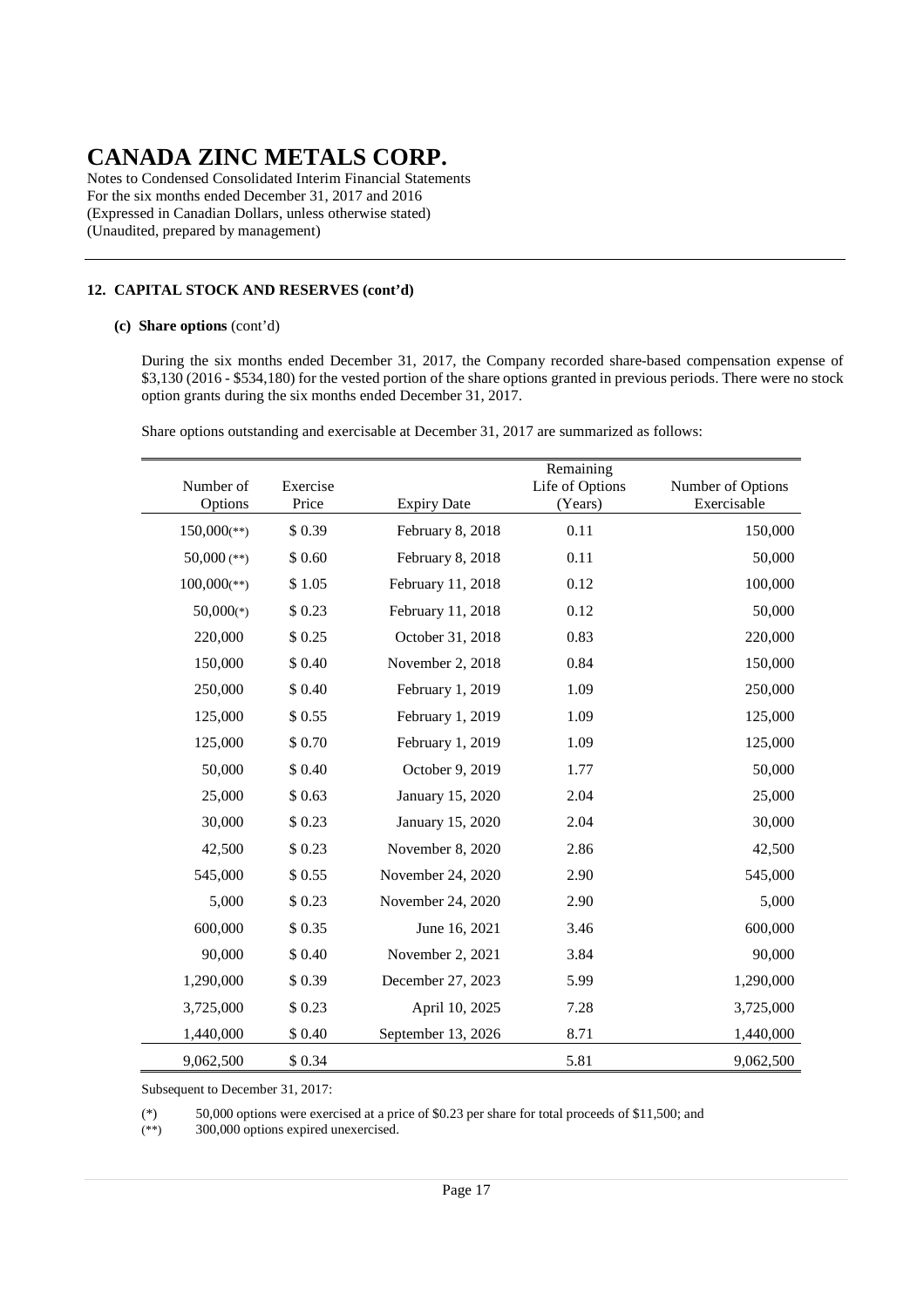Notes to Condensed Consolidated Interim Financial Statements For the six months ended December 31, 2017 and 2016 (Expressed in Canadian Dollars, unless otherwise stated) (Unaudited, prepared by management)

## **12. CAPITAL STOCK AND RESERVES (cont'd)**

### **(d) Warrants**

Share purchase warrants transactions and warrants outstanding are summarized as follows:

|                                 | Warrants<br>Outstanding | <b>Weighted Average</b><br><b>Exercise Price</b> |      |
|---------------------------------|-------------------------|--------------------------------------------------|------|
| Balance, June 30, 2016          | 1,250,000               | S                                                | 0.40 |
| Granted (Note $12(b)(vi)(ix)$ ) | 3,457,250               |                                                  | 0.54 |
| Balance, June 30, 2017          | 4,707,250               |                                                  | 0.50 |
| Expired                         | (1,250,000)             |                                                  | 0.40 |
| Balance, December 31, 2017      | 3,457,250               | S                                                | 0.54 |

The following table summarizes the warrants outstanding at December 31, 2017:

| Number of Warrants | Exercise Price | <b>Expiry Date</b> | Remaining Life<br>of Warrants (Years) |
|--------------------|----------------|--------------------|---------------------------------------|
| 2,731,750          | \$0.55         | December 15, 2018  | 0.96                                  |
| 655,429            | \$0.50         | April 12, 2019     | 1.28                                  |
| 70.071             | \$0.45         | April 12, 2019     | 1.28                                  |
| 3,457,250          | \$0.54         |                    | 1.02                                  |

### **(e) Reserves**

|                                            | Options and<br>agent<br>warrants | Finance<br>warrants | Treasury<br>shares |     | Total      |
|--------------------------------------------|----------------------------------|---------------------|--------------------|-----|------------|
| Balance, June 30, 2016                     | \$9,481,603                      | \$2,204,276         | 1,377,505<br>S.    | \$. | 13,063,384 |
| Exercise of options                        | (46,902)                         |                     |                    |     | (46,902)   |
| Finders' warrants                          | 5,992                            |                     |                    |     | 5,992      |
| Share-based compensation                   | 575,248                          |                     |                    |     | 575,248    |
| Cancellation of treasury shares            |                                  |                     | 103,156            |     | 103,156    |
| Balance, June 30, 2017                     | 10,015,941                       | 2.204.276           | 1,480,661          |     | 13,700,878 |
| Exercise of options $12$ (b)(ii)           | (1,854)                          |                     |                    |     | (1,854)    |
| Share-based compensation 12(c)             | 3,130                            |                     |                    |     | 3,130      |
| Cancellation of treasury shares $12(b)(v)$ |                                  |                     | 187,484            |     | 187,484    |
| Balance, December 31, 2017                 | \$10,017,217                     | \$2.204.276         | 1,668,145<br>S     | \$  | 13.889.638 |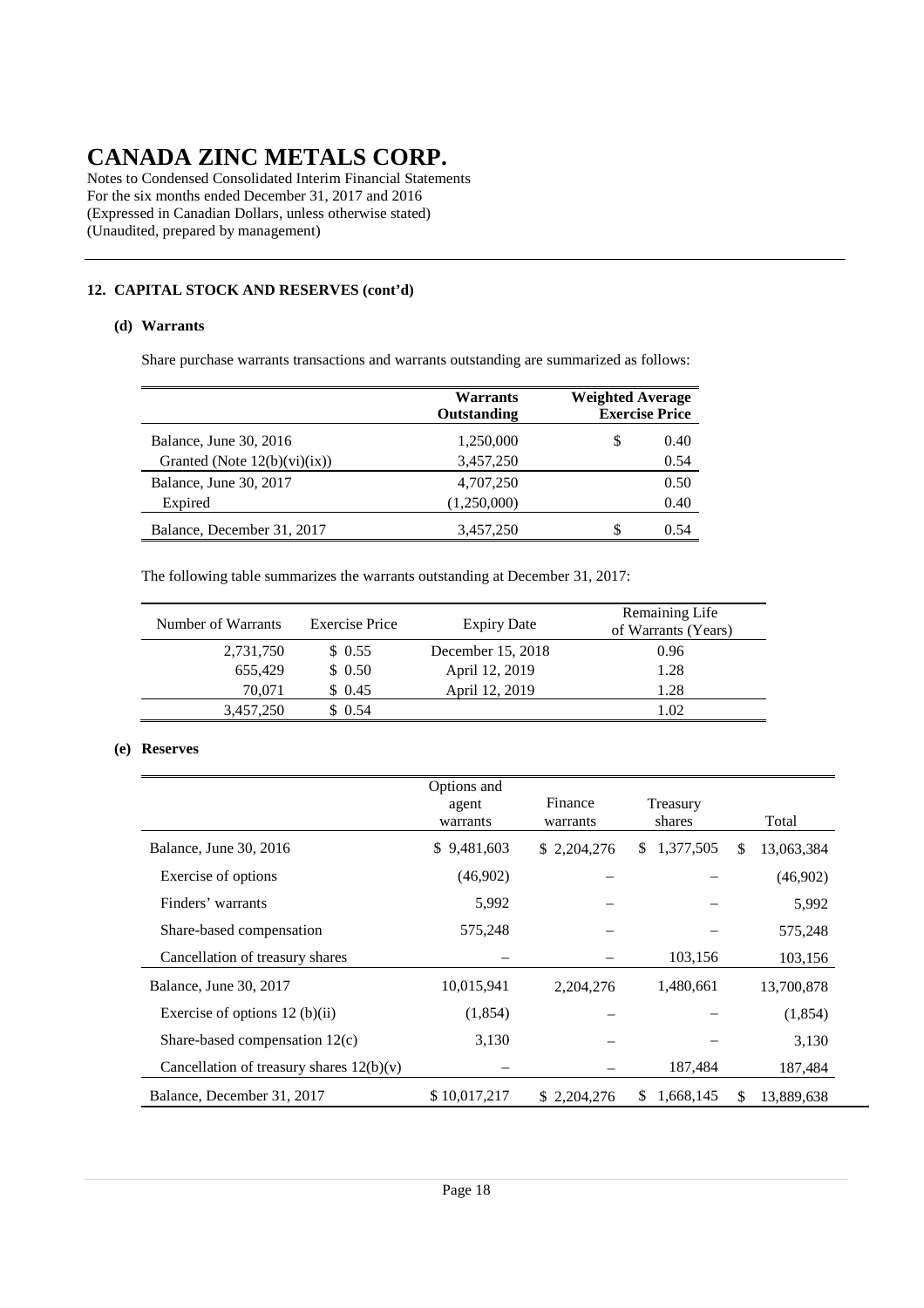Notes to Condensed Consolidated Interim Financial Statements For the six months ended December 31, 2017 and 2016 (Expressed in Canadian Dollars, unless otherwise stated) (Unaudited, prepared by management)

## **13. SUPPLEMENTAL DISCLOSURE WITH RESPECT TO CASH FLOWS**

Significant non-cash transactions for the six months ended December 31, 2017 included:

- exploration and evaluation assets of \$31,887 (June 30, 2017 \$533,283) in accounts payable (Note 8);
- equipment and leasehold improvements of \$Nil (June 30, 2017 \$10,000) in accounts payable;
- depreciation of camp equipment and upgrades of \$39,942 included in exploration and evaluation assets (Note 10);
- an allocation of \$1,854 from reserves to capital stock upon the exercise of stock options (Note 12(b)(v));
- an allocation of \$304,355 from capital stock to flow-through premium liability on the issuance of the flow-through shares in November 2017 (Note  $12(b)(i)$ );
- unrealized gain of \$5,563 on marketable securities due to changes in fair value, which was allocated to AOCL (Note 5); and
- reclassification of previously recognized unrealized losses on marketable securities of \$21,512 from AOCL to deficit (Note 5).

Significant non-cash transactions for the six months ended December 31, 2016 included:

- exploration and evaluation assets of \$1,910 (June 30, 2016 \$32,822) in accounts payable;
- depreciation of camp equipment and upgrades of \$49,584 included in exploration and evaluation assets;
- an allocation of \$46,902 (2015 \$Nil) from reserves to capital stock upon the exercise of share options (Note  $12(h)(xi)$
- an allocation of \$140,833 (2015 \$Nil) from capital stock to flow-through premium liability on the issuance of the flow-through shares in December 2016 (Note  $12(b)(vi)$ ); and
- unrealized loss of \$13,455 on marketable securities due to changes in fair value, which was allocated to AOCL.

### **14. RELATED PARTY TRANSACTIONS**

Key management personnel includes persons having the authority and responsibility for planning, directing, and controlling the activities of the Company as a whole. Key management personnel comprise of the directors of the Company, executive and non-executive, and Vice President of Exploration.

The remuneration of the key management personnel during the six months ended December 31, 2017 and 2016 were as follows:

| December 31,                            | 2017          | 2016          |
|-----------------------------------------|---------------|---------------|
| Bonuses (iii)                           | \$<br>42,084  | \$<br>89,198  |
| Consulting fees (iv)                    | 7,500         | 7,500         |
| Directors fees (ii)                     | 20,000        | 20,000        |
| Exploration and evaluation expenditures |               |               |
| (geological consulting) (v)             | 75,000        | 75,000        |
| Management fees (i)                     | 177,000       | 177,000       |
| Other employment benefits (vii)         | 15,118        | 13,958        |
| Share-based compensation (vi)           | 3,130         | 278,678       |
| Total                                   | \$<br>339,832 | \$<br>661,334 |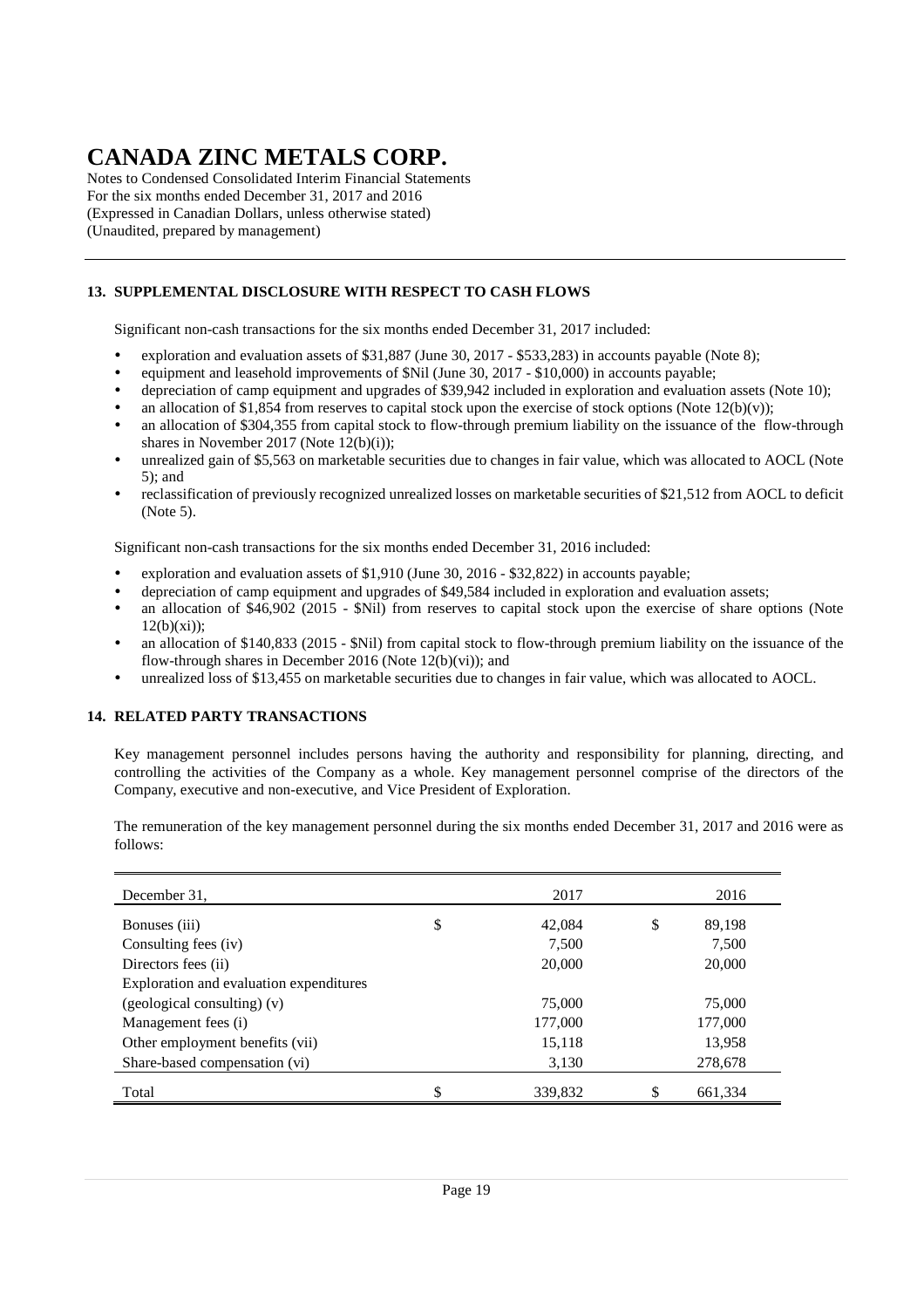Notes to Condensed Consolidated Interim Financial Statements For the six months ended December 31, 2017 and 2016 (Expressed in Canadian Dollars, unless otherwise stated) (Unaudited, prepared by management)

### **14. RELATED PARTY TRANSACTIONS** (cont'd)

Transactions with key management and other related party transactions:

- (i) Pursuant to a management and administrative services agreement amended effective July 1, 2011 and May 1, 2014 with Varshney Capital Corp. ("VCC"), a company with two common directors, the Company agreed to pay monthly management and administrative fees of \$29,500 and \$5,000, respectively. During the six months ended December 31, 2017, the Company paid \$177,000 (2016 – \$177,000) for management fees and  $$30,000 (2016 - $30,000)$  for administrative fees to VCC;
- (ii) the Company paid \$20,000 (2016 \$20,000) in directors' fees to four directors of the Company;
- (iii) the Company paid \$7,500 (2016 \$7,500) for consulting fees to a company controlled by a director;
- (iv) the Company accrued  $$42,084$  (2016 \$89,198) in bonus to VCC;
- (v) the Company paid \$75,000 (2016 \$75,000) for geological consulting fees to a company owned by an officer of the Company, of which \$62,500 (2016 - \$12,500) was capitalized as exploration and evaluation costs and \$12,500 (2016 - \$62,500) was expensed as consulting fees;
- (vi) share-based compensation is the fair value of share options that have been granted to directors and executive officers and the related compensation expense recognized over the vesting periods; and
- (vii) other employment benefits included life insurance and health benefits for the CEO and health benefits for the CFO of the Company.

#### **15. CAPITAL MANAGEMENT**

The Company's objectives of capital management are intended to safeguard the entity's ability to support the Company's normal operating requirement on an ongoing basis, continue the development and exploration of its mineral properties, and support any expansionary plans. The Board of Directors does not establish quantitative return on capital criteria for management, but rather relies on the expertise of the Company's management to sustain future development of the business. The Company considers its capital to be equity.

The Company's operations are currently not generating positive cash flow; as such, the Company is dependent on external financing to fund its activities. In order to carry out potential expansion and to continue operations, and pay for administrative costs, the Company will spend its existing working capital, and raise additional amounts as needed. Companies in this stage typically rely upon equity and debt financing or joint venture partnerships to fund their operations. The current financial markets are very difficult and there is no certainty with respect to the Company's ability to raise capital. However, the Company feels that it has sufficient working capital to continue with planned activities.

Management reviews its capital management approach on an ongoing basis and believes that this approach, given the relative size of the Company, is reasonable. The Company's overall strategy with respect to capital risk management remained unchanged during the six months ended December 31, 2017. The Company is not subject to any externally imposed capital requirements.

### **16. FINANCIAL INSTRUMENTS AND RISK MANAGEMENT**

Fair value estimates of financial instruments are made at a specific point in time, based on relevant information about financial markets and specific financial instruments. As these estimates are subjective in nature, involving uncertainties and matters of significant judgment, they cannot be determined with precision. Changes in assumptions can significantly affect estimated fair values.

Cash, investments, and marketable securities are carried at fair value using a level 1 fair value measurement. The carrying value of receivables, loan receivable and trade payables and accrued liabilities approximate their fair value because of the short-term nature of these instruments.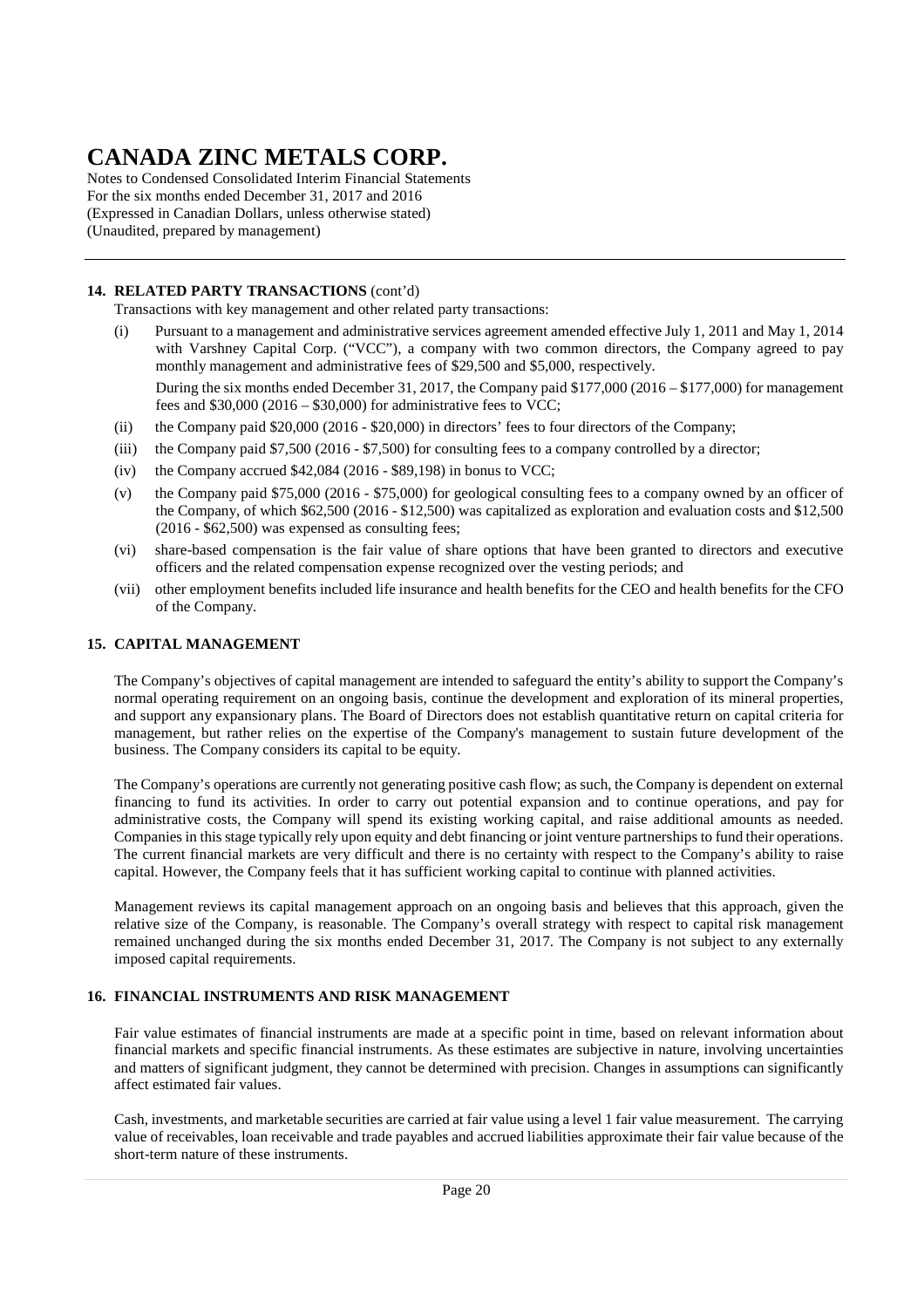Notes to Condensed Consolidated Interim Financial Statements For the six months ended December 31, 2017 and 2016 (Expressed in Canadian Dollars, unless otherwise stated) (Unaudited, prepared by management)

### **16. FINANCIAL INSTRUMENTS AND RISK MANAGEMENT** (cont'd)

#### *Credit Risk*

Credit risk is the risk that one party to a financial instrument will fail to discharge an obligation and cause the other party to incur a financial loss. The Company's primary exposure to credit risk is on its bank deposits of \$2,506,371 and shortterm investments in GICs with the fair value of \$4,228,714. This risk is managed by using major Canadian banks that are high credit quality financial institutions as determined by rating agencies.

The Company's secondary exposure to credit risk is on its receivables. This risk is minimal as receivables consist primarily of refundable government sales taxes and interest accrued on GIC investments.

The Company is exposed to higher credit risk on its loan receivable with the amortized balance of \$113,507 (Note 4) as it is issued under unsecured promissory note.

#### *Liquidity Risk*

Liquidity risk arises through the excess of financial obligations over available financial assets due at any point in time. The Company's objective in managing liquidity risk is to maintain sufficient readily available reserves in order to meet its liquidity requirements at any point in time. The Company achieves this by maintaining sufficient cash and cash equivalents. As at December 31, 2017, the Company was holding cash deposits of \$2,506,371 to settle current cash liabilities of \$93,815. Management believes it has sufficient funds to meet its current obligations as they become due and to fund its exploration projects and administrative costs.

#### *Market risk*

Market risk is the risk of loss that may arise from changes in market factors such as interest rates, foreign exchange rates, and commodity and equity prices. These fluctuations may be significant and the Company, has exposure to these risks.

#### *a. Interest Rate Risk*

The Company is exposed to interest rate risk as its bank treasury account and other assets earn interest income at variable rates. The effect of a 10% fluctuation in interest rates may result in an increase or decrease in net loss of \$4,400.

### *b. Currency Risk*

The Company operates in Canada and is therefore not exposed to significant foreign exchange risk arising from transactions denominated in a foreign currency.

### *c. Price risk*

The Company is exposed to price risk with respect to commodity and equity prices. Equity price risk is defined as the potential adverse impact on the Company's earnings due to movements in individual equity prices or general movements in the level of the stock market. Commodity price risk is defined as the potential adverse impact on earnings and economic value due to commodity price movements and volatilities. The Company closely monitors certain commodity prices, individual equity movements, and the stock market to determine the appropriate course of action to be taken by the Company.

The Company also maintains investments in certain marketable securities. There can be no assurance that the Company can exit these positions if required, resulting in proceeds approximating the carrying value of these securities.